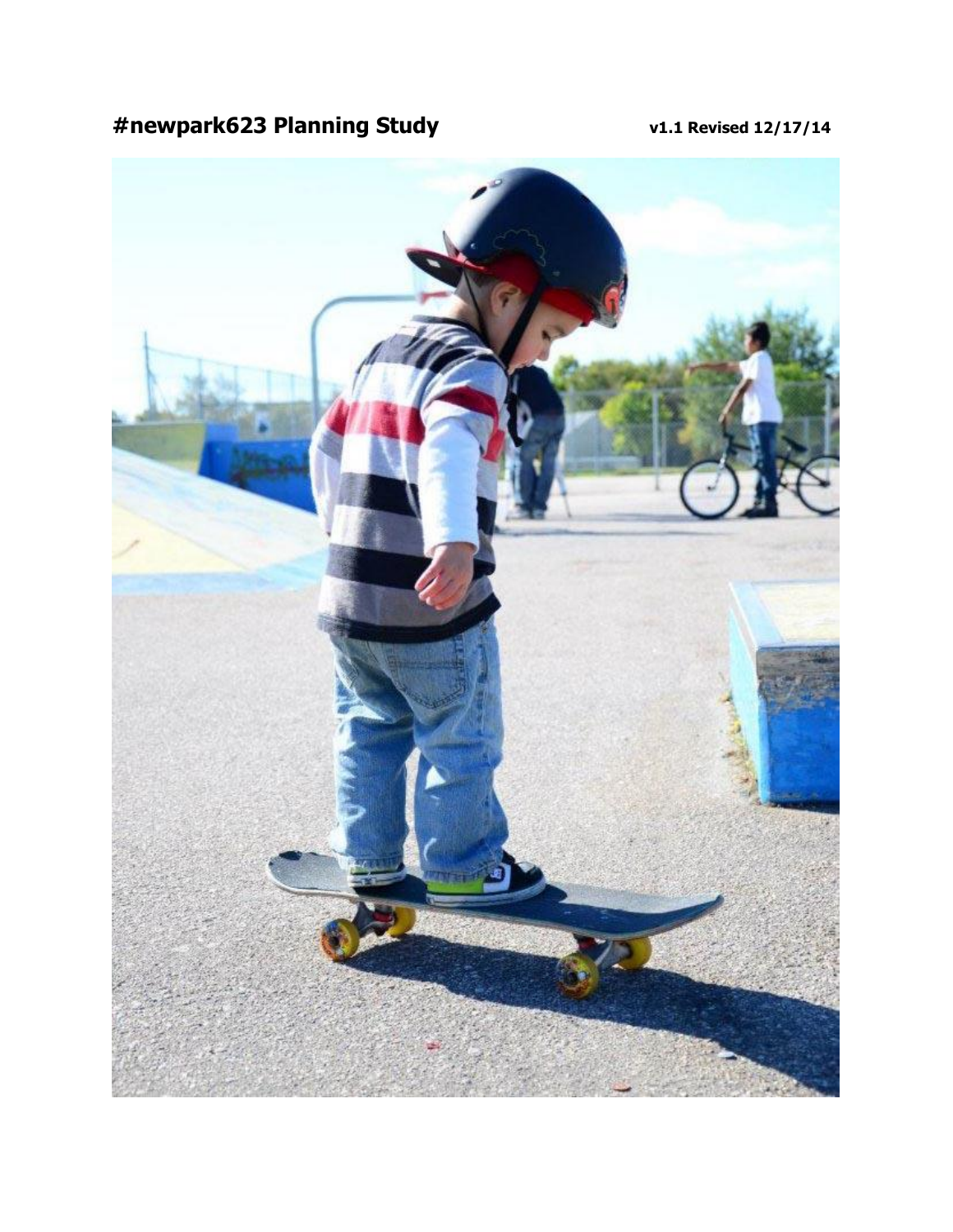### **Acknowledgements**

Thanks goes out to the many people who have made this report possible:

- The youth of The Pas & Area
- The Pas Families Building a Better Community Inc
- The Pas Community Renewal Corporation
- Kelsey Recreation Commission
- Kelsey School Division
- MBCI Admin, Staff & Students
- SBMS Admin, Staff & Students
- Town of The Pas

#### **Design Team**:

Graham Constant, Waka Whitecloud, Lachi MacLean - Senior Design Advisors

Shane McNevin, Justin Goulding - Skateboard Course Design

Ryan Bourque - BMX Course Design

Garrett Lavallee - Skateboard Youth Liason

Lorne Rushton - BMX Youth Liason

# **Fundraising Coordinators**:

Lindley Trampe & Sara Francoeur

Report compiled by Jerome Conaty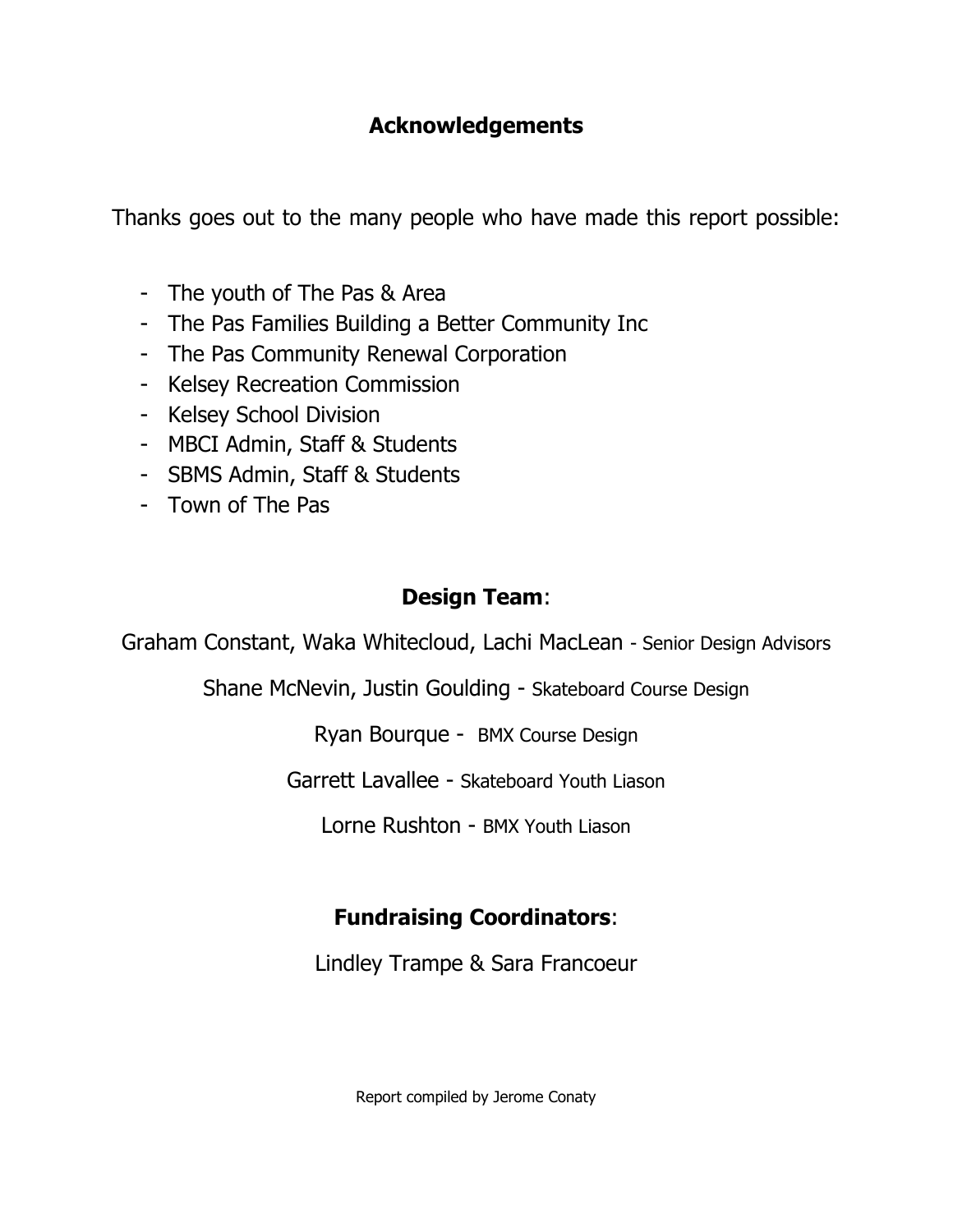#### **Table of Contents**

- **1. Background**
- **2. Introduction**
- **3. Why Build or Renew a Skatepark?**
- **4. Common Concerns**
- **4.1 Crime**
- **4.2 Injury**
- **4.3 Graffiti**
- **4.4 Litter**
- **4.5 Liability**
- **5. Site Selection and Evaluation**
- **5.1 Potential Locations**
- **5.2 Location Considerations**
- **5.3 Final Locations**
- **6. Student Questionnaire**
- **6.1 Current Skatepark Location**
- **6.2 Comparative Location Choice**
- **6.3 Need for Upgrade**
- **6.4 KRC/KSD Policy**
- **6.5 User rates**
- **6.6 Questionnaire Summary**
- **7. Conclusion**
- **8. Appendix (Questionnaire comments)**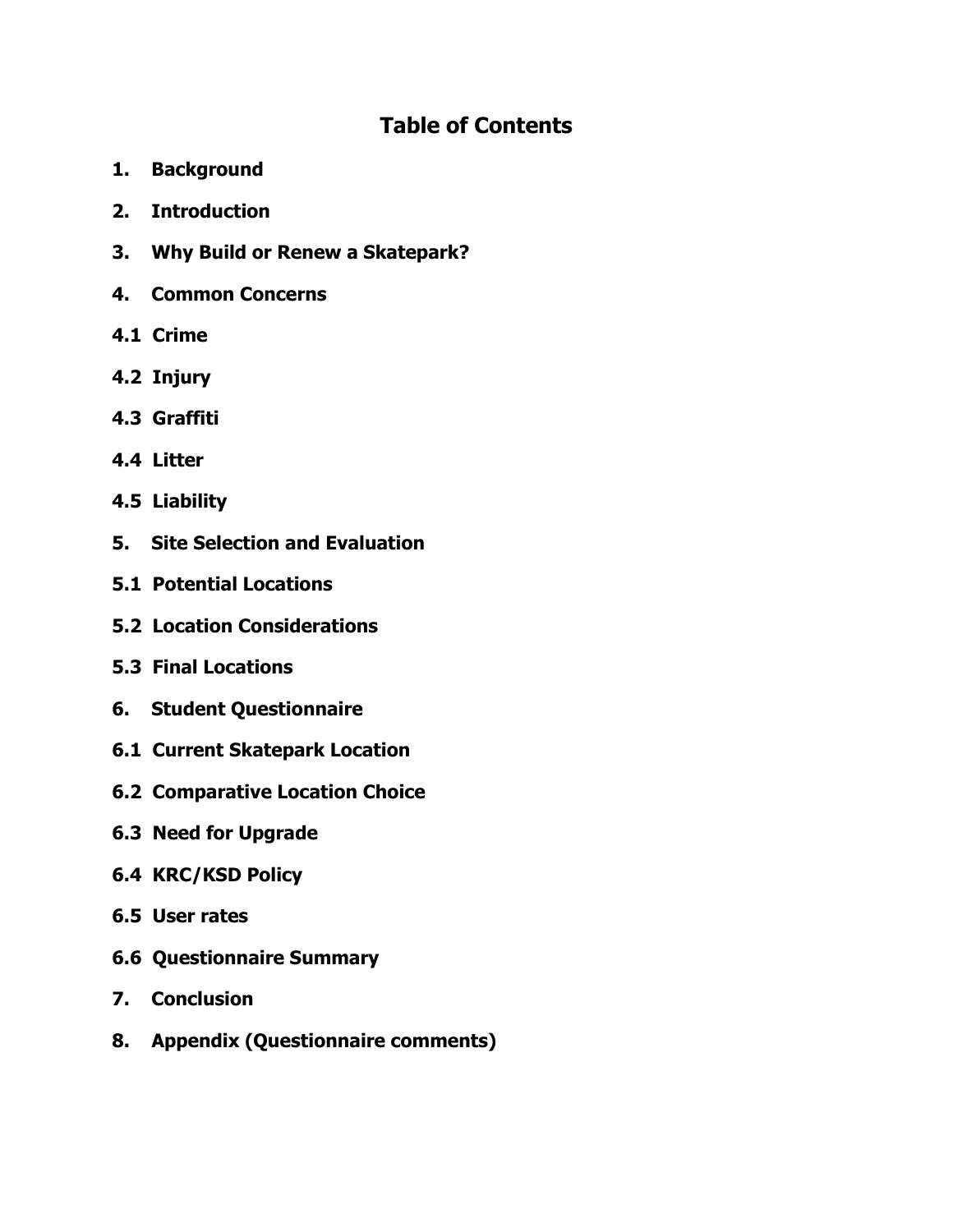#### **1. Background**

In 2014, The Pas Families Building a Better Community Inc, The Pas Community Renewal Corporation and Kelsey Recreation Commission considered that upgraded skateboard / bmx facilities be developed in The Pas in an effort to renew or replace the current park that has been in The Pas for over a decade.

The purpose of this study is to identify whether the plan is feasible, as well as the best location within our community for the proposed park. This study will highlight the process followed to give an overview of the public consultation that has taken place, and examine the rationale for our ultimate conclusion and recommendation for a new skateboard park location.

The size, shape and overall design of the park on the recommended site will be determined at the design stage of the process.

#### **2. Introduction**

The Town of The Pas has many parks within its system. During the review of our park and developable land inventory for potential locations, many were immediately eliminated as they were unsuitable for our purposes, for very obvious reasons such as location and size. In this process, we had to ensure that we attempted to take a "holistic" approach, to try to determine what would benefit the community as a whole.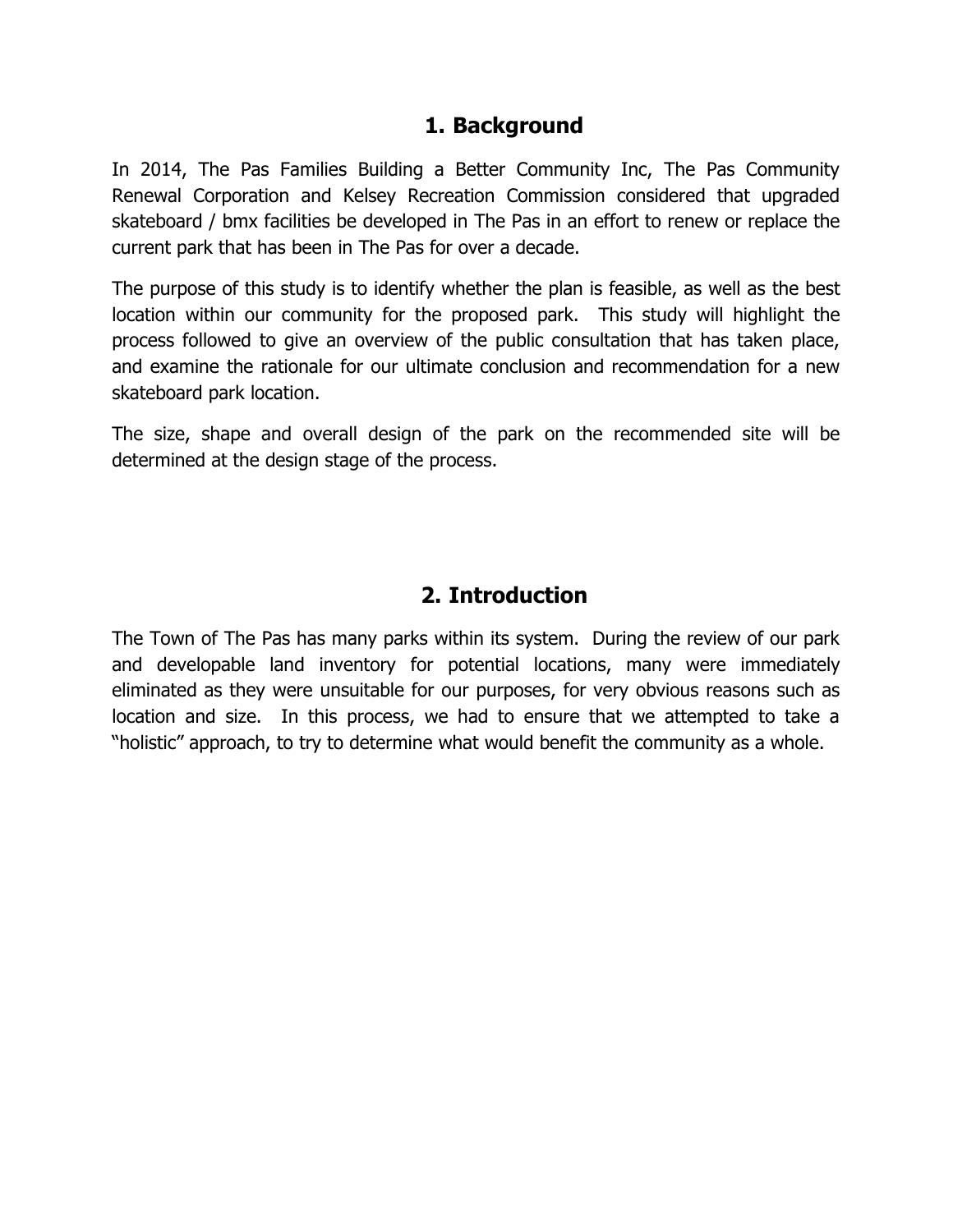#### **3. Why Build or Renew a Skatepark?**

There are many benefits to having these types of parks in our community. Skateparks allow youth barrier-free recreation. It allows them to develop and master skills, engage in physical activity and socialize. Much in the same way that arenas become a "community place," skateparks do as well, in the modern municipality.

This is seen by the rapid growth of skateboarding, BMXing and scootering in the past decade, as youth become less involved in organized sports, and gravitate towards skatepark-style individual sports.



Source: <http://www.statcan.gc.ca/pub/11-008-x/2008001/c-g/10573/5214734-eng.htm>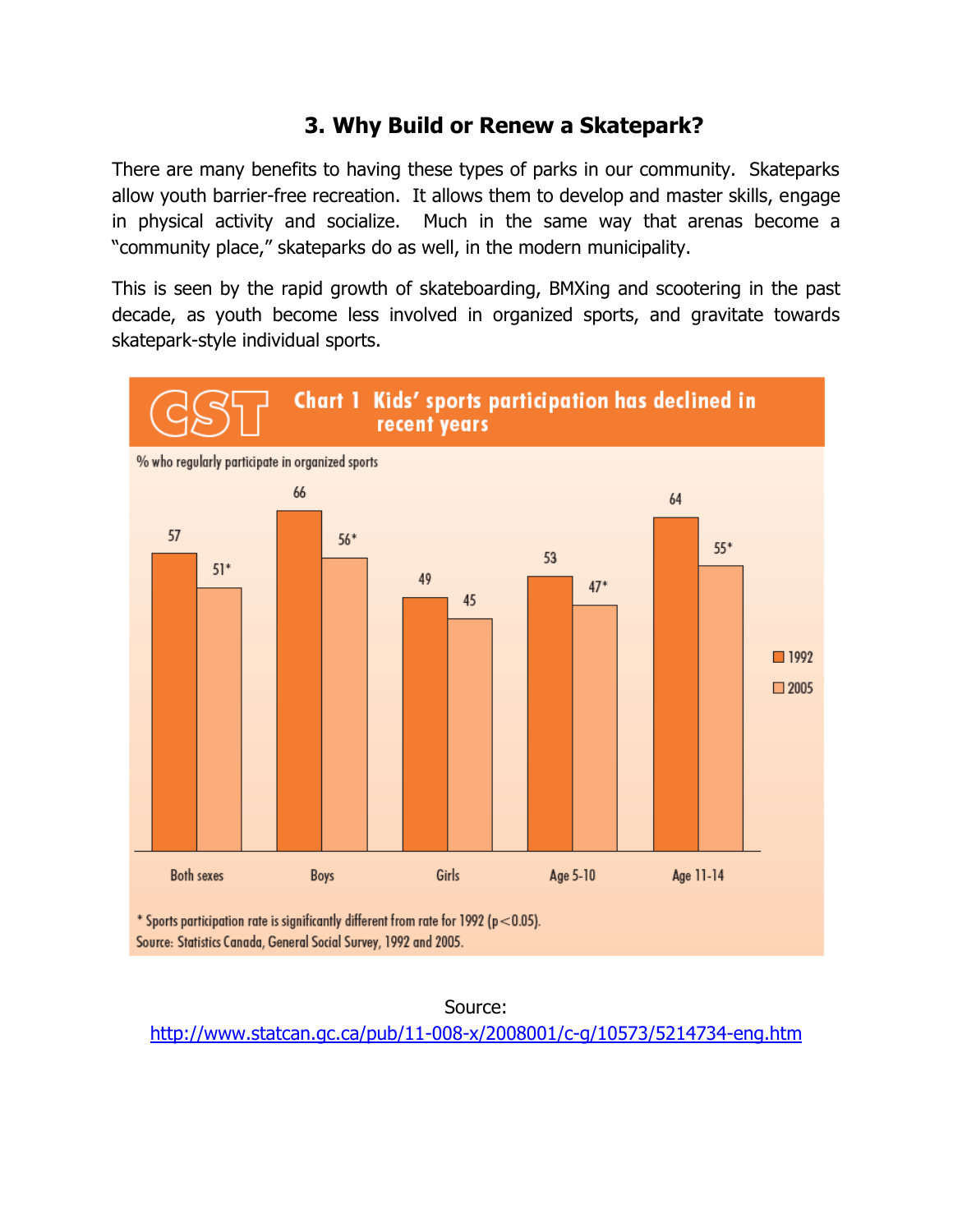As the trend for organized sports in our youth decline, youth obesity and health problems increase, and the popularization of video games and home entertainment, it is crucial to engage our youth with barrier-free parks and activities. This is precisely why Service Clubs and Municipal, Provincial and Federal governments have provided funding for these types of parks across the nation.

Likewise, as the prices of organized sports increase, inflation and higher costs affect our families, providing free-access parks is literally one of the most effective ways to provide youth with a positive environment for physical activity, recreation and socializing. This is especially the case in a community like ours which has a high percentage of lower middle-class, and lower-wage family incomes.

In the recent questionnaire done by MBCI and SBMS students, we will see that the majority of our youth consider themselves skatepark users, highlighting even more-so the importance of a functional, safe, well-located park for our community.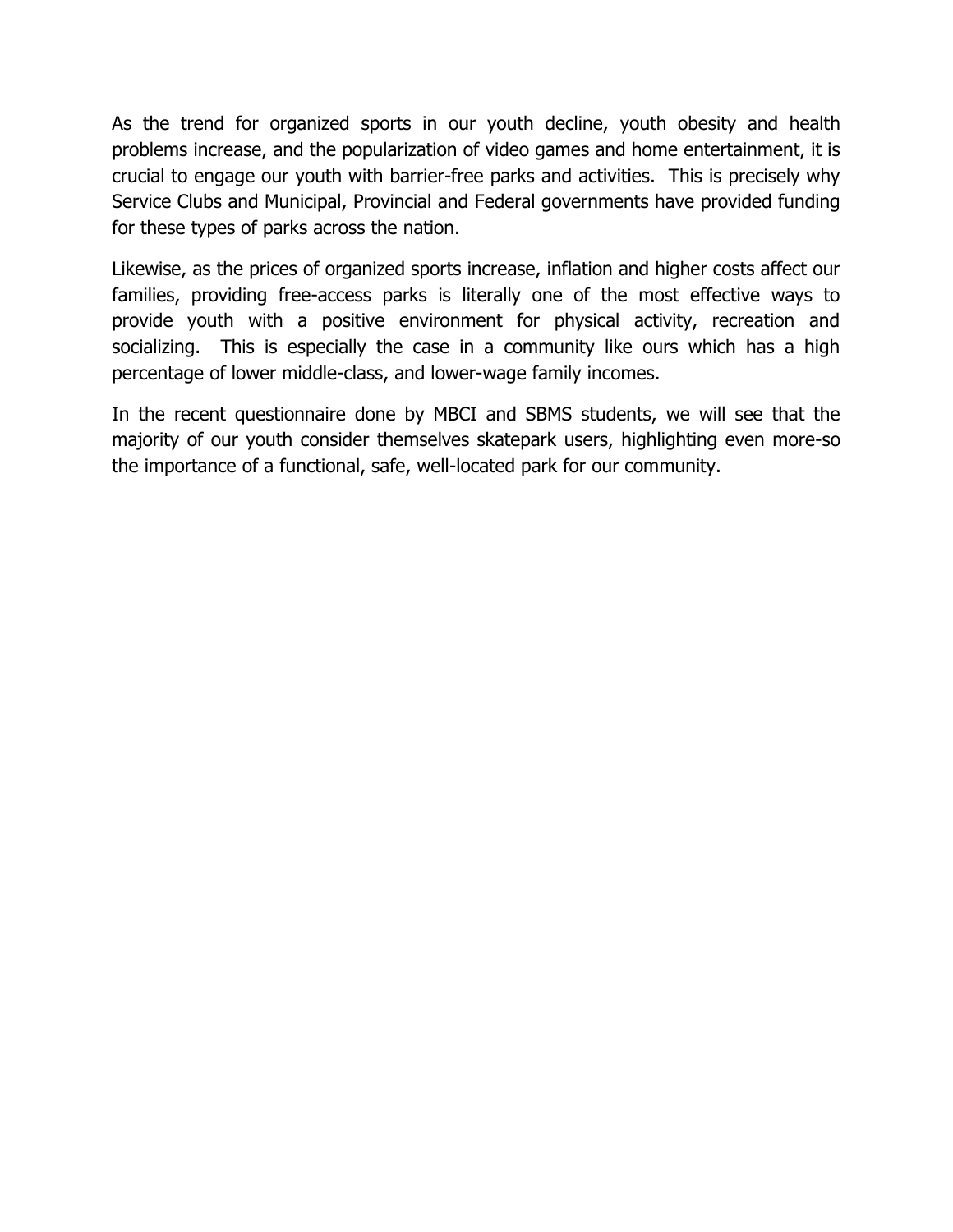#### **4. Common Concerns**

**4. 1 Crime** - A comprehensive study was completed by graduate students from Portland State University for their Master of Urban and Regional Planning [\(http://www.pdx.edu/sites/www.pdx.edu.usp/files/usp\\_skate.pdf\)](http://www.pdx.edu/sites/www.pdx.edu.usp/files/usp_skate.pdf), in conjunction with the City of Portland. It found that there is no correlation between skateparks and serious crime. It further showed that the sound levels from skateparks are comparable to children playing on playground equipment, with an overall similar environmental impact as basketball courts. This study is a very highly recommended read.

In the recent KSD report it mentioned rare occurrences where escalated problems had to be dealt with. Out of the many hundreds of thousands of uses in the past decade, the writer is confident that the actual rate of such occurrences is infinitesimally small. With that said, planning will still require that safety for users be foremost, as well as potential concerns from neighbouring residencies and schools.

Not to undermine the seriousness of negative actions, but it should be noted that events of a negative nature occur at all places where many people congregate. Just as we do not blame an arena when a hockey fight breaks out, or blame soccer players when a brawl occurs in the stands, it's wise not to put blame unnecessarily on the skatepark or the majority of its users who use it properly.

In the aforementioned study, one important quote reads, "Youth and adults need safe, legal and accessible places for recreation. City parks help meet this need and contribute to public health by providing sites for outdoor physical activity. Tailoring parks to the needs and demands of residents helps ensure that they will be used in healthy, safe ways, and maximizes the public investment. Parks and recreation planners have a responsibility to consider all potential users of public parks."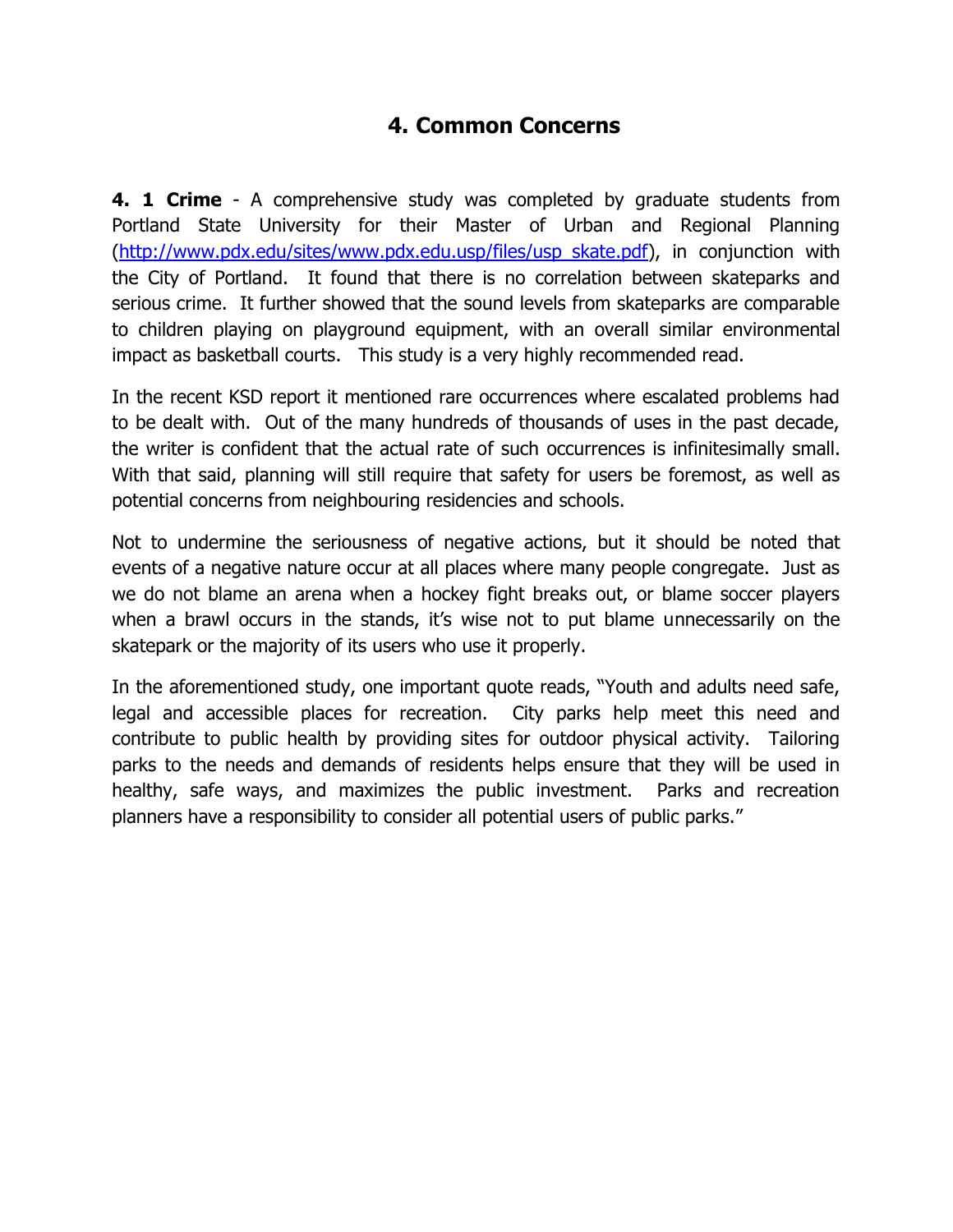**4.2 Injury** - While there are inherent dangers in the various sports that are participated in at skateparks, the same previously mentioned study showed that you are more likely to be injured in soccer, basketball or baseball. According to the Sport Injury Prevention Research Centre, injuries reported at skateparks were less than hockey, baseball, basketball, football, soccer, golf, snowboarding, volleyball and fishing. [\(http://www.ucalgary.ca/siprc/past-research\)](http://www.ucalgary.ca/siprc/past-research). Most major injuries or rare deaths were caused because the participant was taking part in the sport outside of a park setting [\(http://www.skatepark.org/park-development/2012/01/2011-skateboarding-fatalities/\)](http://www.skatepark.org/park-development/2012/01/2011-skateboarding-fatalities/).

**4.3 Graffiti** - Many skateparks, like any place where many people assemble, become targets for graffiti. While most playground structures and basketball courts also become canvasses, because of the inherent shape of structures in the skateboard parks, the graffiti is more evident. Ways to combat this are:

- Extremely visible and open location
- Proper lighting
- Involvement of artists and youth in initial design
- Commitment of KRC / Town / COPP etc to assist
- Use of youth / community groups to cover over graffiti immediately
- Potential for use of cameras

**4.4 Litter** - Litter is a major concern for all communities, and needs to be addressed. While skateparks often become targets of complaints for litter, it should also be noted that litter occurs at all places where many people meet, whether arenas, baseball diamonds, etc. A property strategy including regular maintenance, emptying of garbage / recycling, as well as increased number of receptacles is in order. The vast majority of skatepark users do not like litter on their course, as it inhibits their movement throughout park.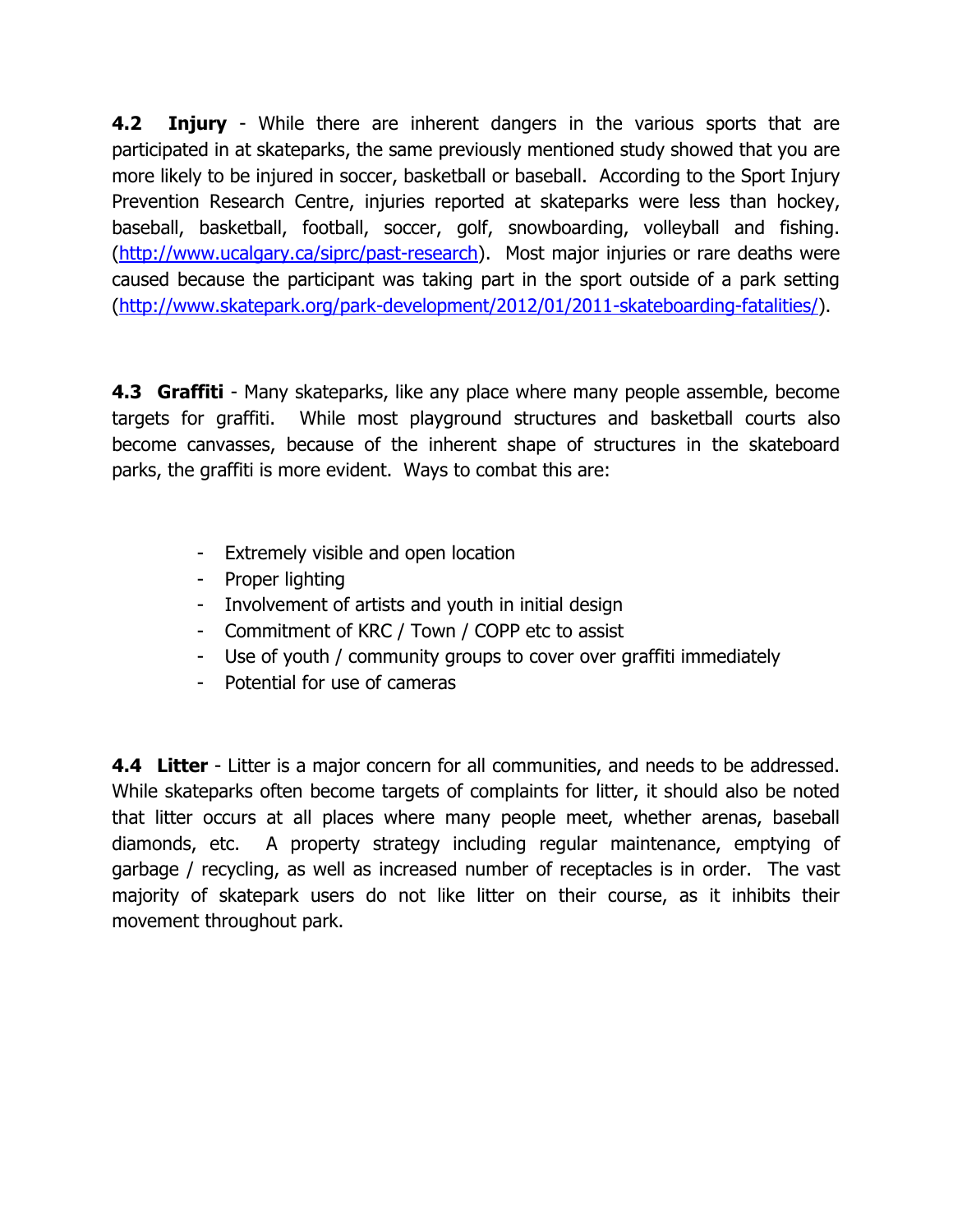**4.5 Liability** - Liability is obviously a major concern in all communities when parks and recreational planning happens. In a report by Doug Wyseman called Risk Management and Public Liability for the 2011 National Recreation Summit, [\(http://lin.ca/sites/default/files/attachments/Wyseman\\_Doug%5B1%5D.pdf\)](http://lin.ca/sites/default/files/attachments/Wyseman_Doug%5B1%5D.pdf), the author concludes "Too many organizations have become frozen by the fear of being sued. For years skate parks were resisted in North America because insurers warned of the incredible liability risks. Such parks have been around for many years now and liability claims are negligible."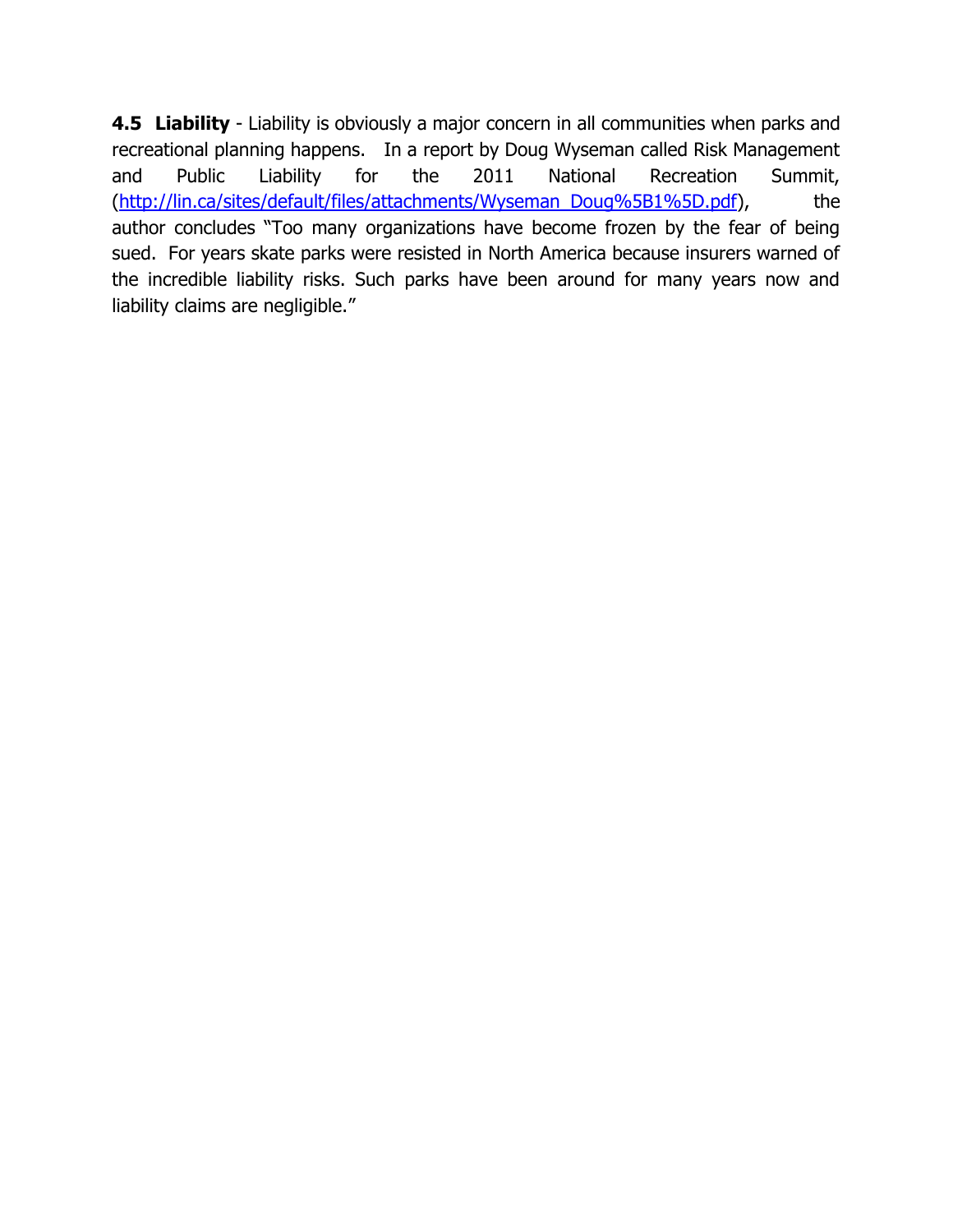## **5. Site Selection and Evaluation**

#### **5.1** - **Potential Locations**

- 1. Devon Park
- 2. Mary Duncan school yard
- 3. Next to Post Office
- 4. Old Hydro location (Behind "Chicken Coops")
- 5. Block behind Home Hardware
- 6. Ag-Grounds
- 7. Recreational Hub Area at/near Arena

**5.2 – Location Considerations**. By examining what has been successful for other communities, this study strives to recommend a location that balances the needs and concerns of competing interests. Considerations include:

- 1. Should be located within an area of high demographics for potential users
- 2. Should be located close to, but not necessarily right next to residencies
- 3. Should have minimum construction implications
- 4. Should not negatively affect the existing activities around location
- 5. Should be easily accessible by various modes of transportation
- 6. Should be easily accessible by pedestrians
- 7. Should be very visible from main streets
- 8. Should have surrounding amenities to support users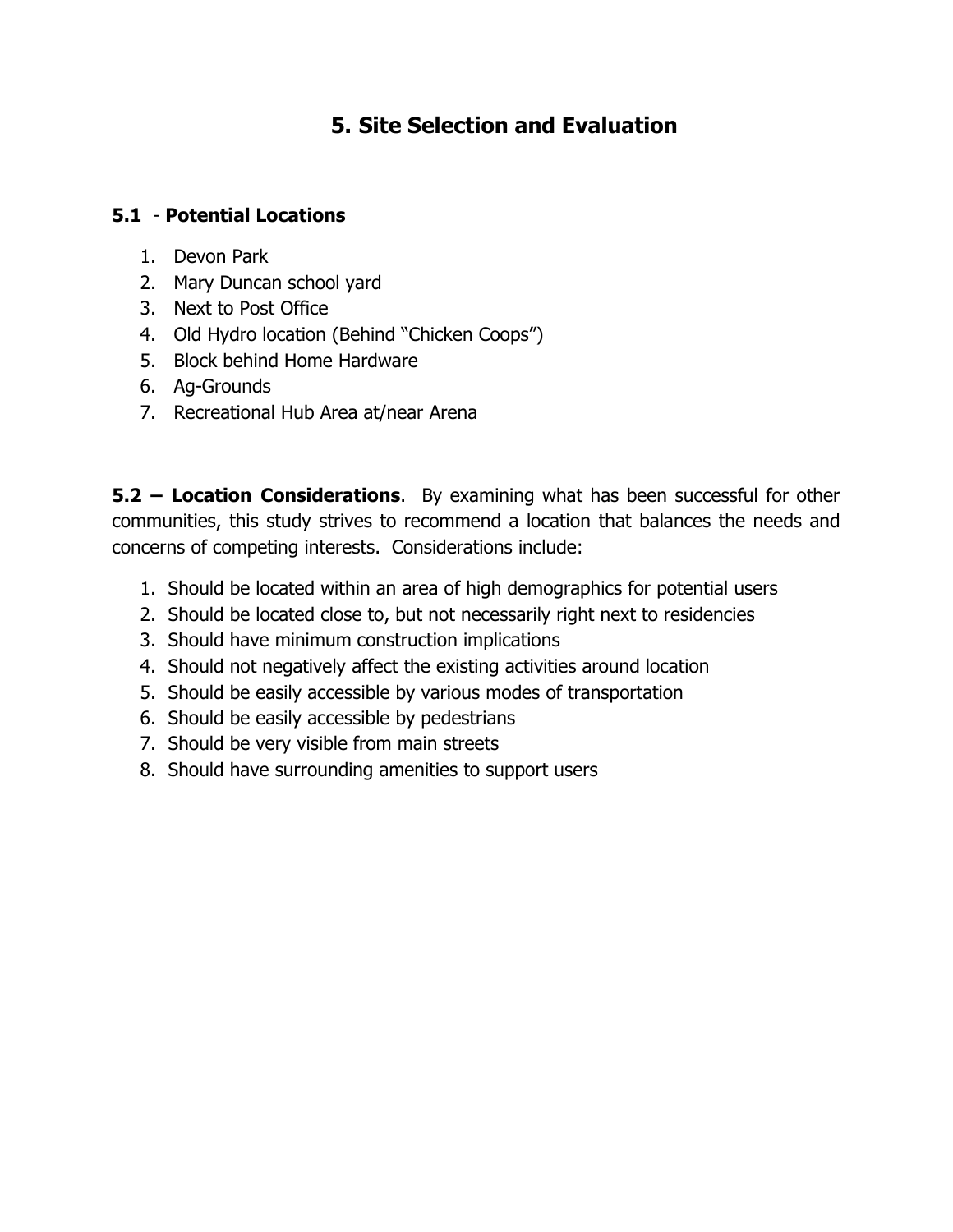**5.3 Final Locations** - We have to consider a proper balance of community needs when trying to find the best location. Due to the isolated nature, development costs, and ownership of the proposed sites, the author feels the best area is in the central recreational hub area around the arena. This can further be broken down into three potential areas:

- 1. Current skatepark location
- 2. Behind Wellness Centre
- 3. Centennial Park

While the Centennial Park area is somewhat suitable, it is secluded in the sense that the park would not be visible from major streets. Keeping in mind that many of the skatepark users will not be supervised by adults, the necessity of it being out in the open is imperative. Its very close proximity to residential areas could also create conflict. Because this area is already used for very young park users (aged 10 and lower), it may be more advantageous to utilize this area for park planning for the same demographic (eg. spraypark).

Behind (east of) the Wellness Centre also has a nice open area that could be developed. However, due to its very secluded nature, it would not be a proper fit for a skatepark, as skateparks tend to have many users at the same time, sometimes far upwards of 50.

Approximately 30 letters were dropped off in the residential areas around the current skatepark (near Kin Kourt and across MBCI), as well as Verendrye. Of these, two emails did get sent back to us, both encouraging us to use the current skatepark location. One writer mentioned how supportive their family was of such a park, but that they were not in favour of having such a park literally a few feet behind their house.

It may be suggested that the area directly east (behind) Wellness Center may be more suited for lower-volume-user parks such as basketball, hockey, or tennis. It may be an option to consider that if the tennis courts are to be relocated; this would be a suitable area. It may also be cost effective to use a strategy similar to other multi-use parks that combine basketball courts with hockey boards for summer / winter use. In this way, an efficient use of space can take place.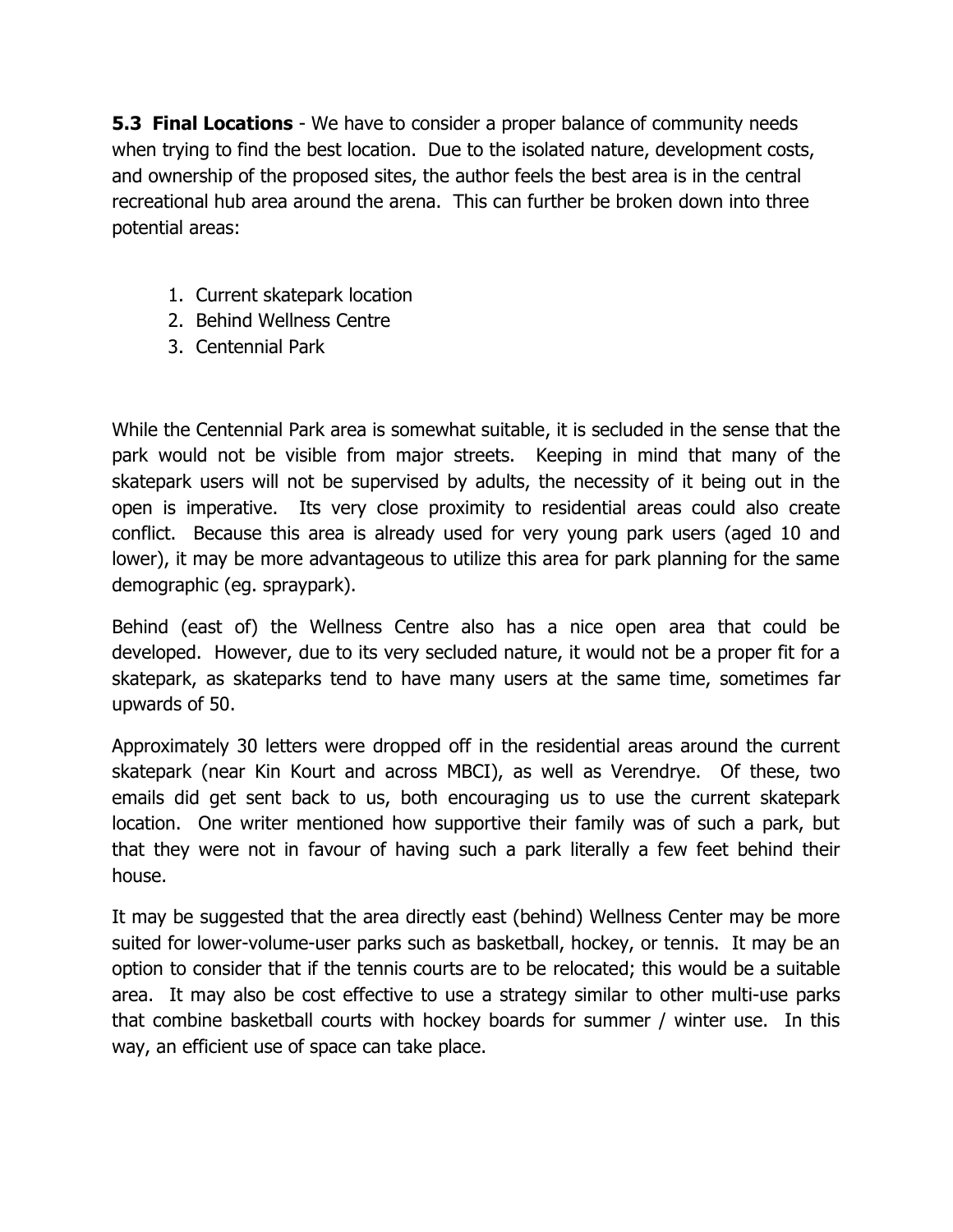While the current skatepark location does seem like the most suitable area to develop plans, because of the shared nature of this entire area between KRC and KSD, some challenges will need to be addressed. Further, it would be most advantageous to tap into what the future users of the park believe suits their needs.

With the kind assistance of KSD, we were able to have student surveys completed by over 600 students in our community.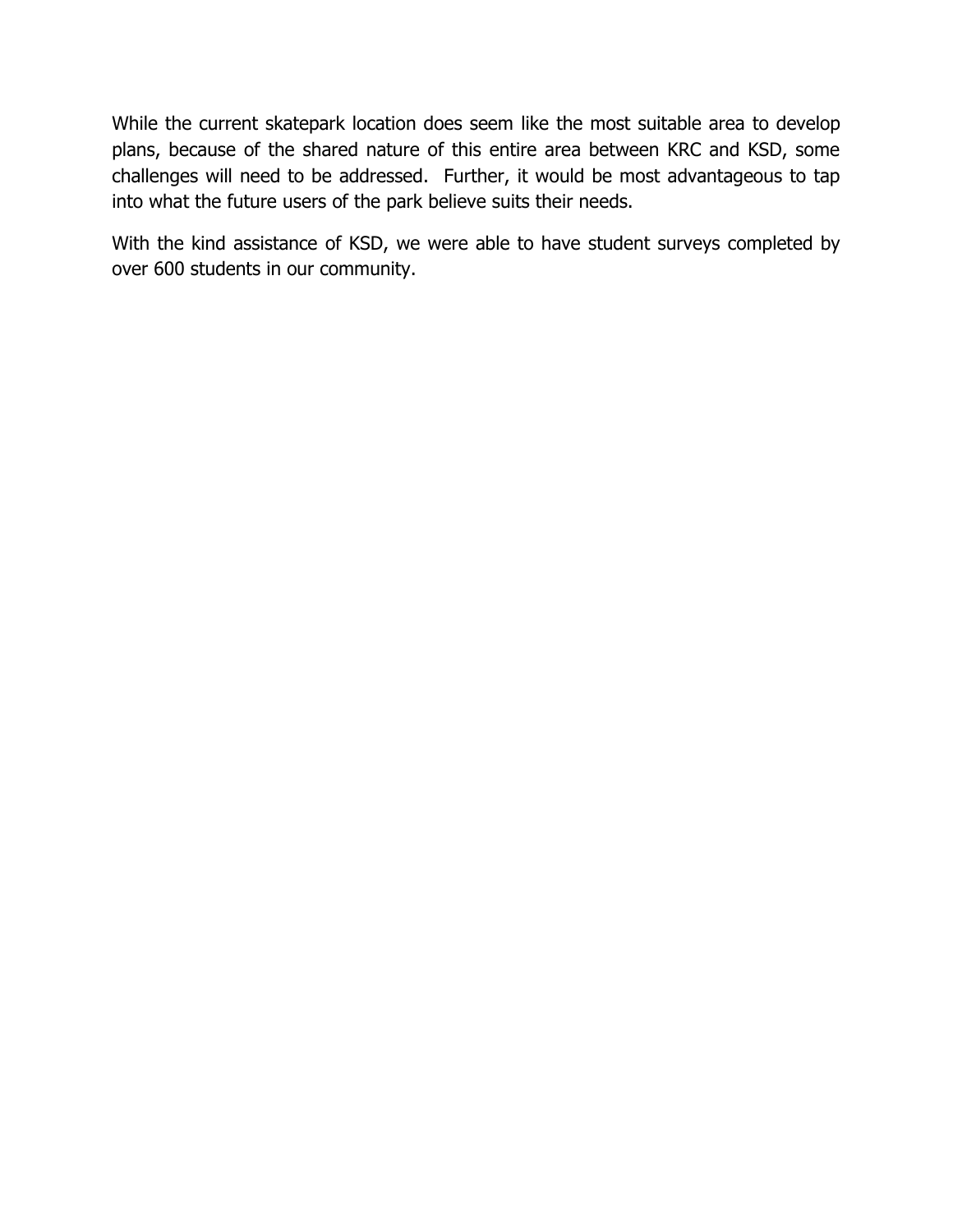### **6. Student Questionnaire**

With the help of KSD, we were able to get questionnaires out to the students of both MBCI and SBMS in late November 2014. Approximately 617 questionnaires were filled out.

It should be noted that not everyone filled out every answer, and a very small amount of them were ruined / illegible. Despite this, we are confident that the results do give us a good idea of what our community's students think of our local skatepark. While we did not copy down every single comment they wrote, approximately half of the surveys did have comments, and we did attempt to transcribe the majority of the thoughts to get a good gauge of what their opinion is overall. These form the appendix at end of this report.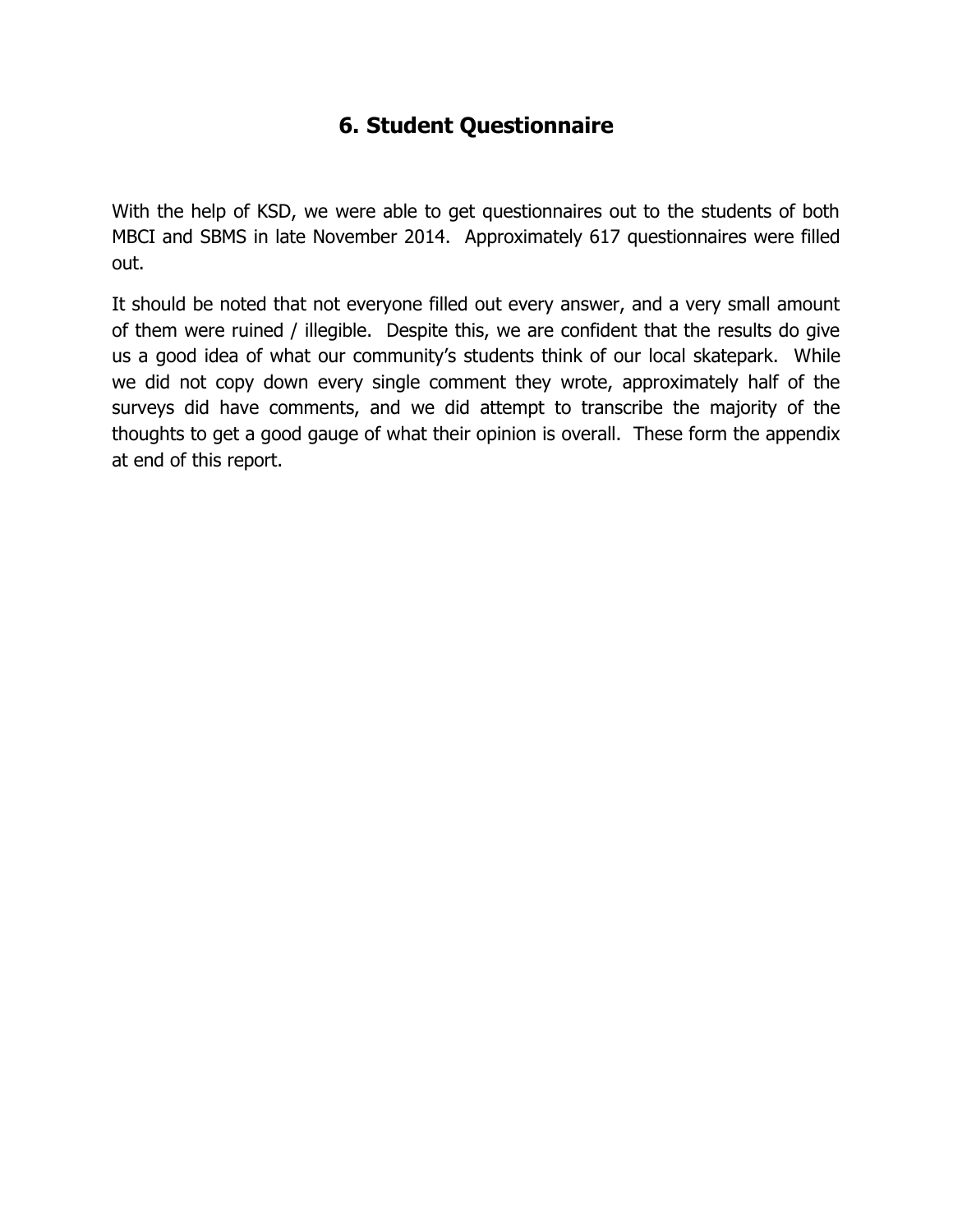

#### **6.1 Question 1 – Do you like the current skatepark location?**

Out of 615 responses to this question, **482** of students replied yes, **133** said no. In looking over some the notable comments, the vast majority of students liked the very close proximity to their schools. A small minority did mention negative actions such as drugs, graffiti, litter, catcalling, bullying etc. However, all these negative actions would likely increase as the park moved farther away from a central open location, to an area that is less visible.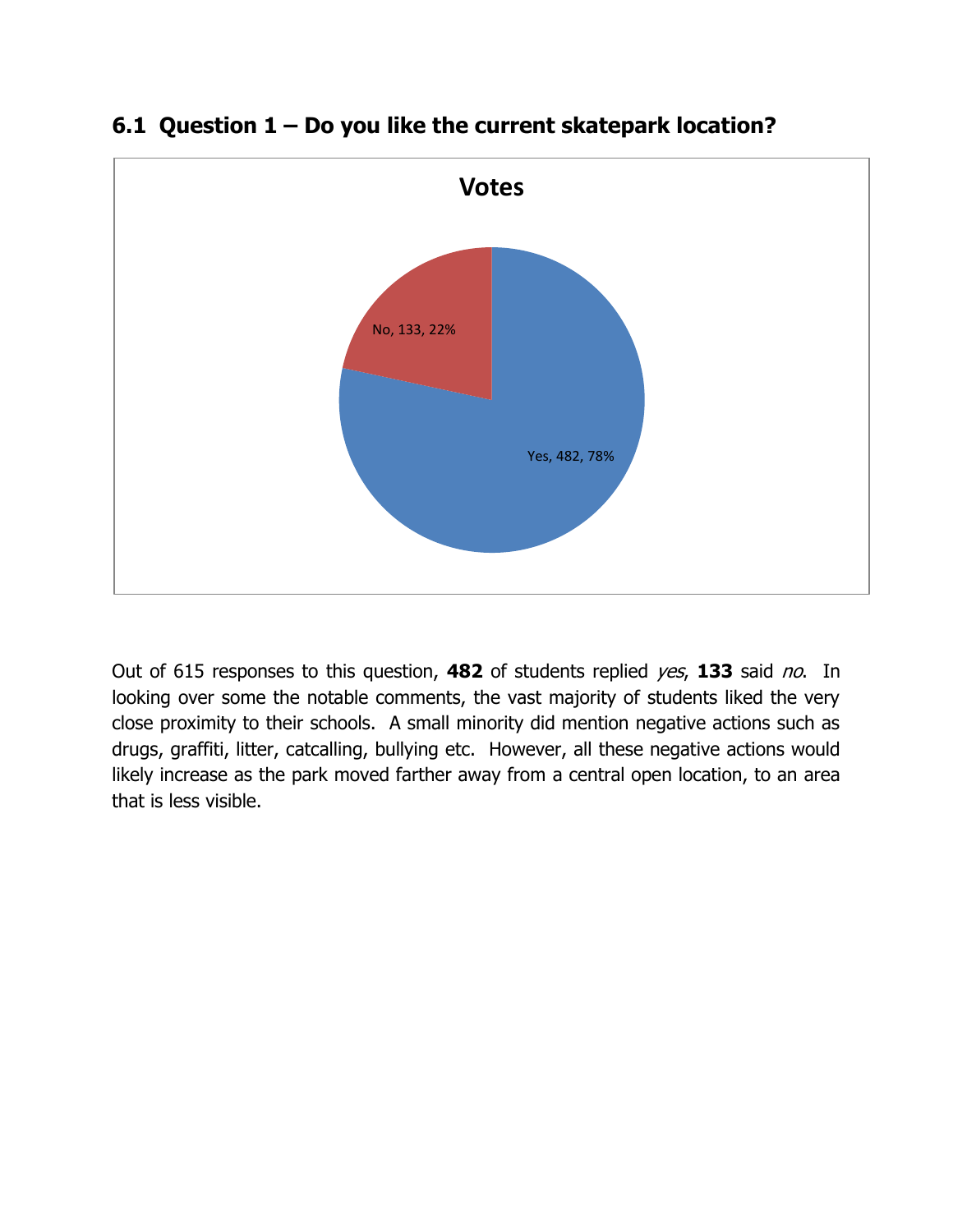### **6.2 Question 2 – Which of the following locations do you prefer for a potential new park? Mark 1,2,3 for order of preference.**



It should be noted that the way this question was designed was to give the option of where they best felt the park would serve the community. We asked that the students write 1st, 2nd, 3rd choices, and left the "other" option blank so as to get more ideas of suitable locations. The graph shows "WC", or behind Wellness Centre, "CL" Current Location, and "O" Other.

There were few other options suggested by students. Some mentioned were "by post office, by Snakland, at police station, by UCN, Bell Ave, Mary Duncan". However, the vast majority, 65% of students had current location as their first choice.

In reading over the comments, most seemed happy with the locations being as close to school as possible, and spoke of the nice proximity to arena and Grub Box. Again, the negative actions being brought forward by some students included skipping, graffiti, bullying, catcalling, drinking / smoking / drugs.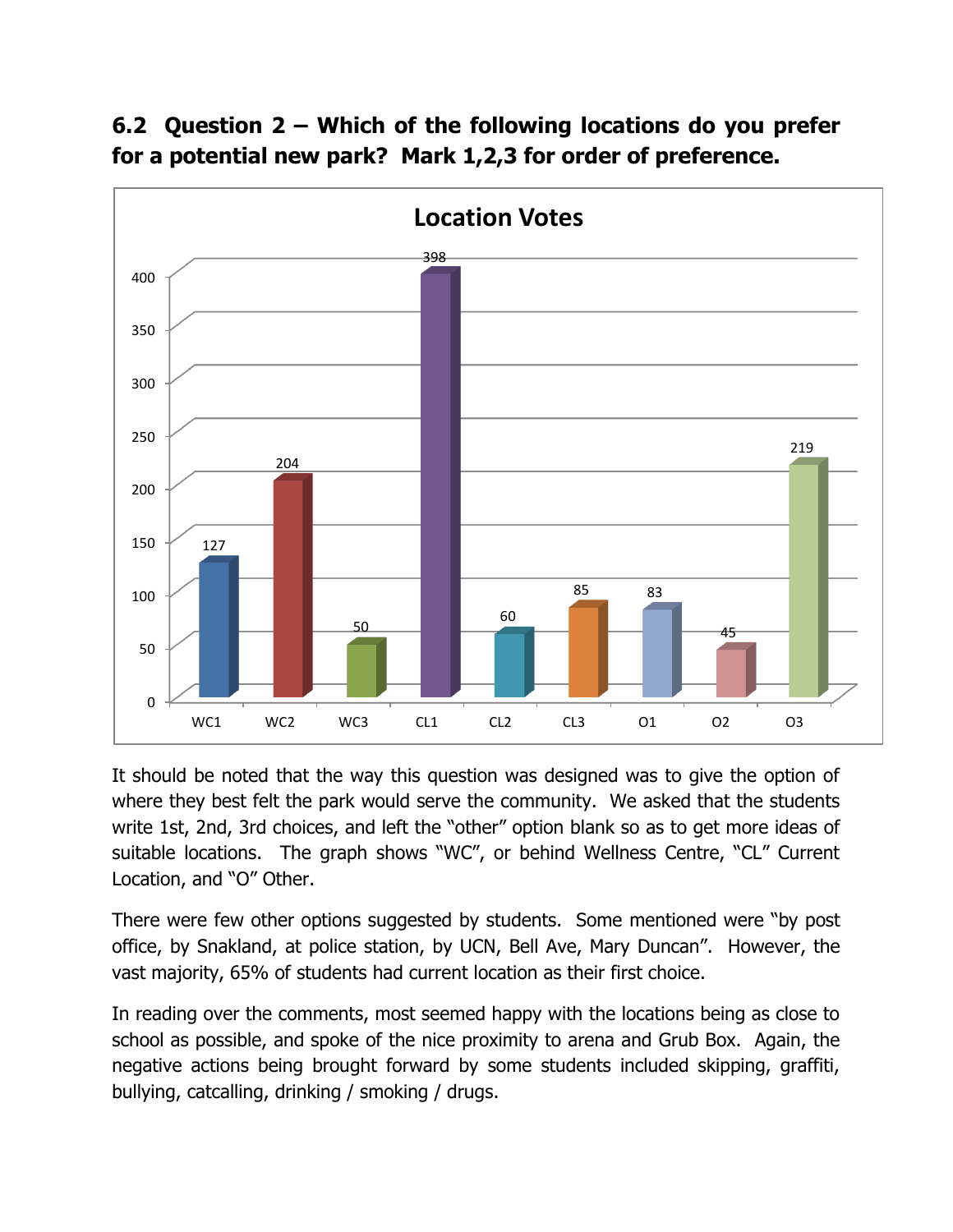**6.3 Question 3 – Do you feel the current skatepark is in need to be upgraded?**



The vast majority of the students believed the skatepark should be upgraded, 87%. Only 13% of students answered no, and it should be noted that some of these that voted no, also stated in their comments that an upgrade wasn't necessary, but that a "new park" should be built.

Most said they disliked the graffiti, the asphalt surface was too rough and dangerous, the paint on the ramps have made them unsafe and slippery, and parts of park are literally falling apart. A few mentioned potential ideas for upgrade including expanding the size, bowl, halfpipes, rails, lighting, shaded areas and seating.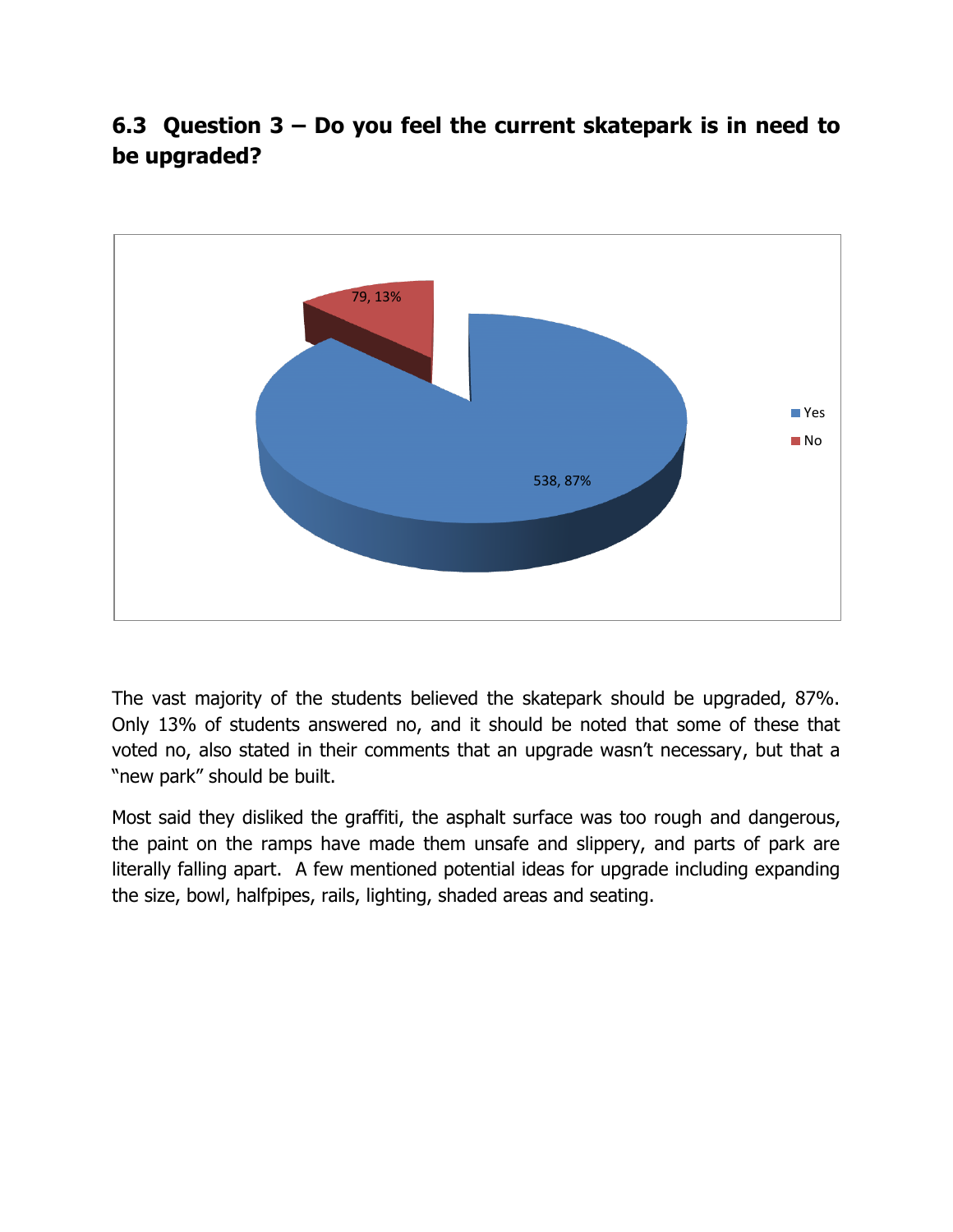**6.4 Question 4 – Kelsey School Division and KRC's agreement have the right to limit use of the current skatepark to only outside school hours. Do you feel this meets the needs of skatepark users?**



A contentious issue is that of the policy regarding the use of the park, 71% answered no to if it met the needs of skatepark users, 29% answered yes.

It's fair to say that the majority of those who answered did feel that this policy was not fair to students who are on spare, or users of park who may be from out of town or not in school. It should be noted that there were some who felt the policy may help with reducing skipping, although there is no available data to correlate rates of skipping in the schools with the adoption of this policy, or skipping due to proximity of the park to school.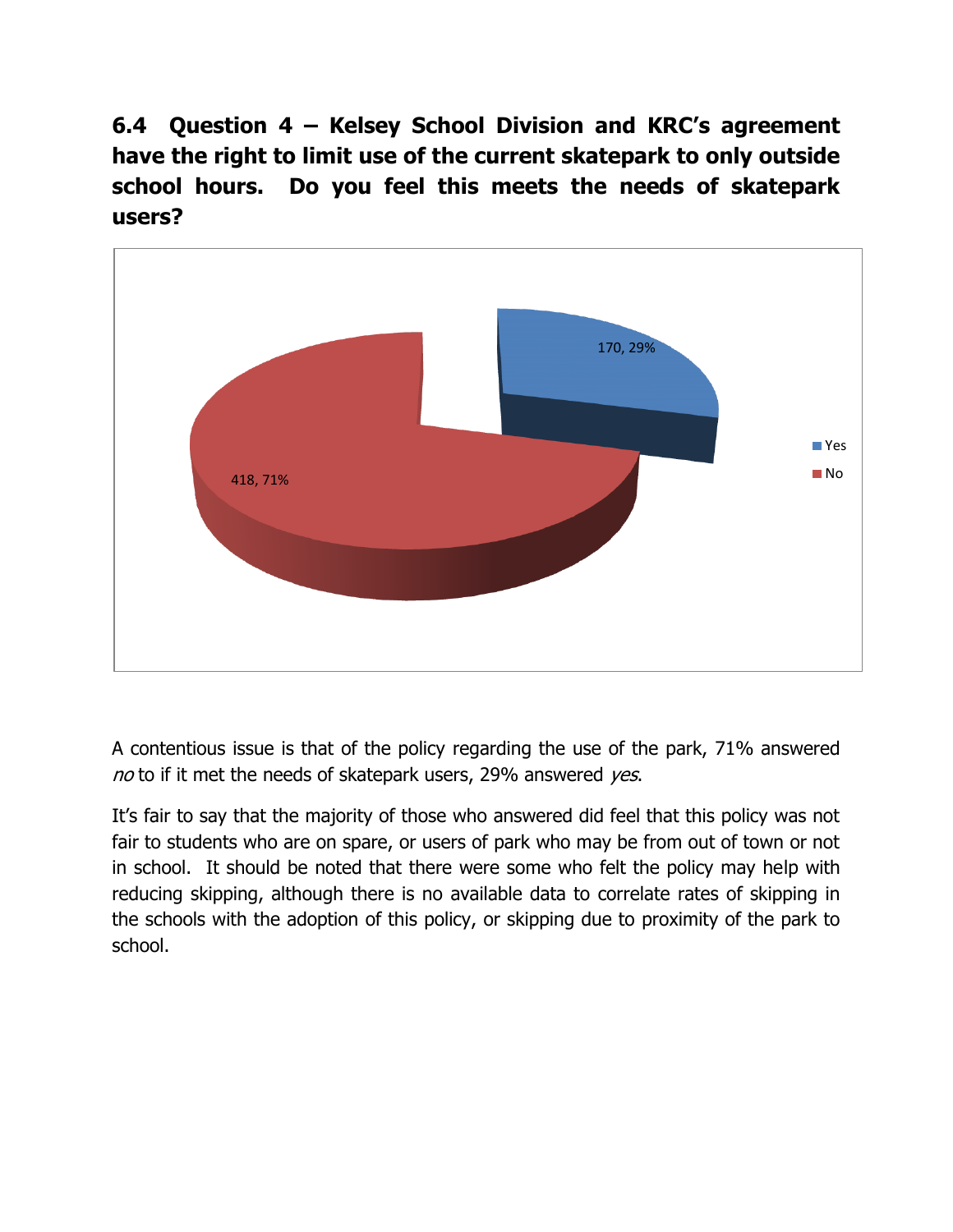

**6.5 Question 5 – How often have you used the skatepark facility in the past year?**

Out of 607 students, 41% considered themselves non-users of the current park, while 59% considered themselves users of the park. Of those who considered themselves users of park, 34% claimed to use the park seldom (less than 5 times in the past year), 28% claimed to sometimes use park (5-10 times), and 38% said they used the park often.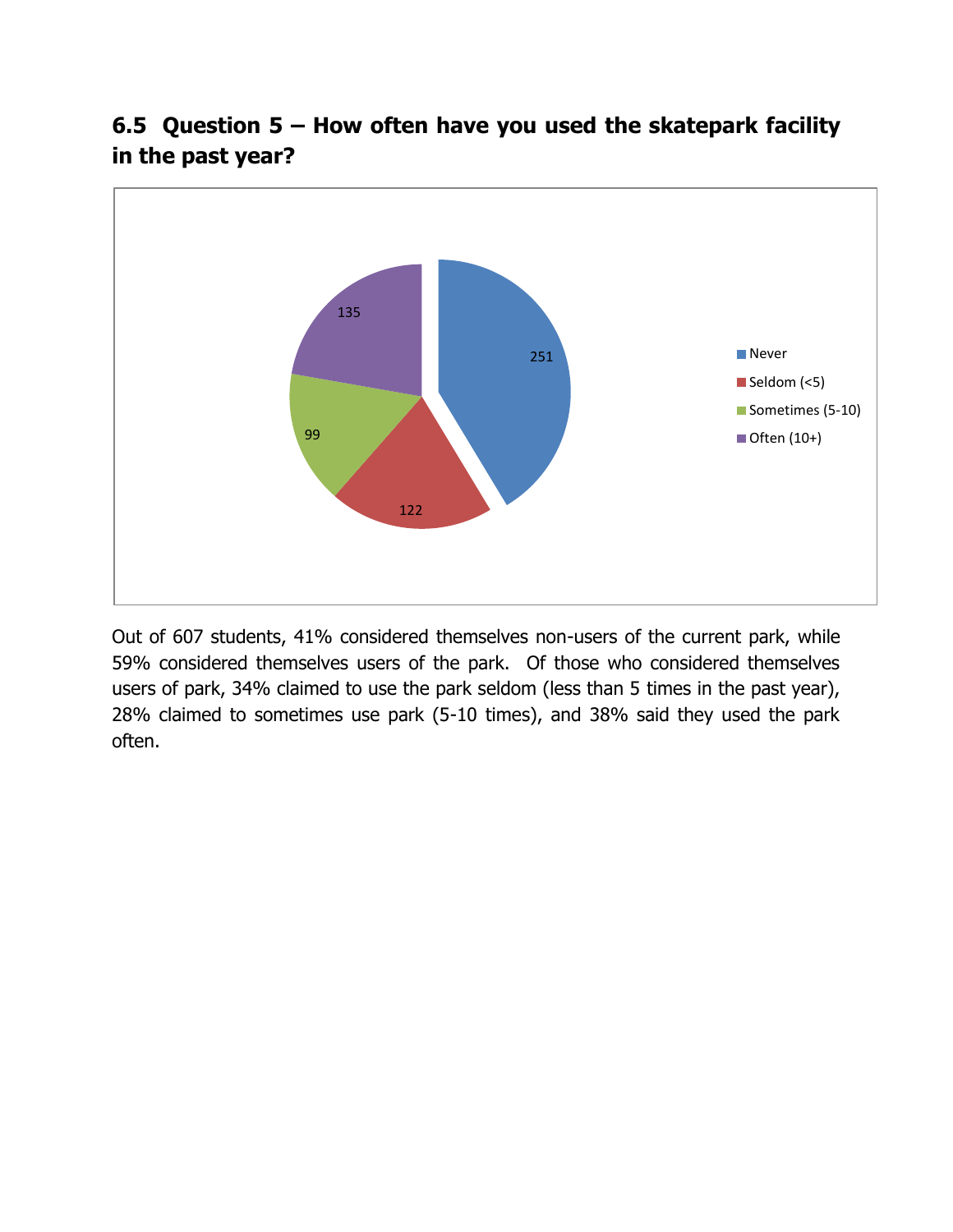## **6.6 Questionnaire Summary**

Some important conclusions can be drawn from this student survey data.

- 1. Youth believe in safe, fun, healthy activities, in centrally located areas
- 2. Youth prefer close proximity of parks to school and other recreational activities
- 3. Youth want their park areas clean, safe, and not vandalized
- 4. Youth want access to their parks, but understand that parks should not interfere with schooling, and that education is a top priority

This is eye-opening data, as it shows that the majority of youth who go to MBCI and SBMS consider themselves users of the park, most believe that an upgrade is necessary, and most believe the current location is best-suited for them.

This makes sense since skateparks, over the past two decades have internationally become a place of choice for physical activity, sports, and socializing. Having a location close to the safety of a "school zone" would lower rates of negative actions, and be more conducive to easily accessible recreation.

It also shows the degree of importance of skateparks within our community, as they are directly a way to engage 60% of our middle-school and high school youth in physical activity, a number much higher than anticipated by the writer.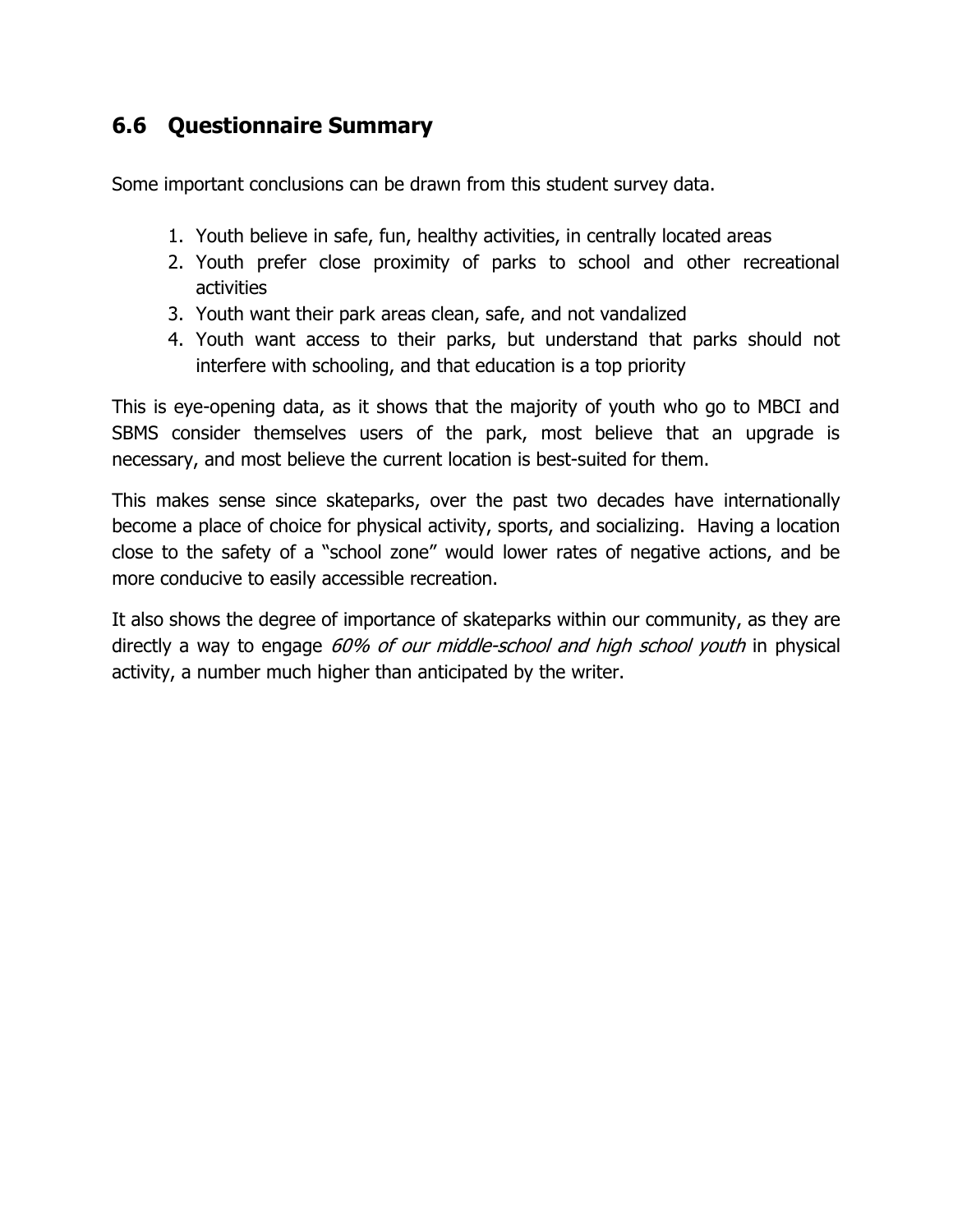#### **7. Conclusion**

While the current park location is seemingly the logical choice for the new park, before further planning occurs the following will need to take place:

- 1. Meaningful dialogue between KRC and KSD will need to be immediately developed that encompasses the community needs, with that of the safety of students in care of KSD. Clear user policies will need to be made for both groups, in a spirit of cooperation.
- 2. The Town/KRC will need to accept and exercise its role in park upkeep. The cost is minimal, which is one major reason why cities across the world choose to build skateparks. Garbage removal, recycling removal, and proper (as suggested by manufacturer) and regular graffiti coverage will show the public, school and youth that the community cares about its park. Much in the same way abandoned buildings become targets for vandalism because they are not taken care of, a well-maintained, busy park will be less target for deviant acts.
- 3. Clear, concise policy is required by KSD. There appears to be varying thoughts and interpretations between various admin, teachers, and even the public. Without clear, definitive policy in place, it will be difficult to proceed.
- 4. The community should support KSD with its role in student safety. Any recreation use in the area should be prioritized for school use first, then public use. If any specific area (baseball, track, basketball, skatepark etc.) is not being used by KSD for physical education programming, priority should automatically shift to public use. Students banned from school should not be allowed on or near school property, and the community should support that policy.
- 5. Recommendation to utilize the area east of Wellness Centre for Tennis, Basketball Courts, Hockey Rink. Planning for this would be advantageous to start immediately between organizations (KRC, KSD, TPMHA).
- 6. Extension of skateboard park to encompass area west of current skatepark would best suit project. In order to accommodate student concerns over proximity to track, it would be wise to concentrate the area for "beginners" towards the eastern portion (current skatepark) and more "advanced" area towards the western portion (current tennis courts).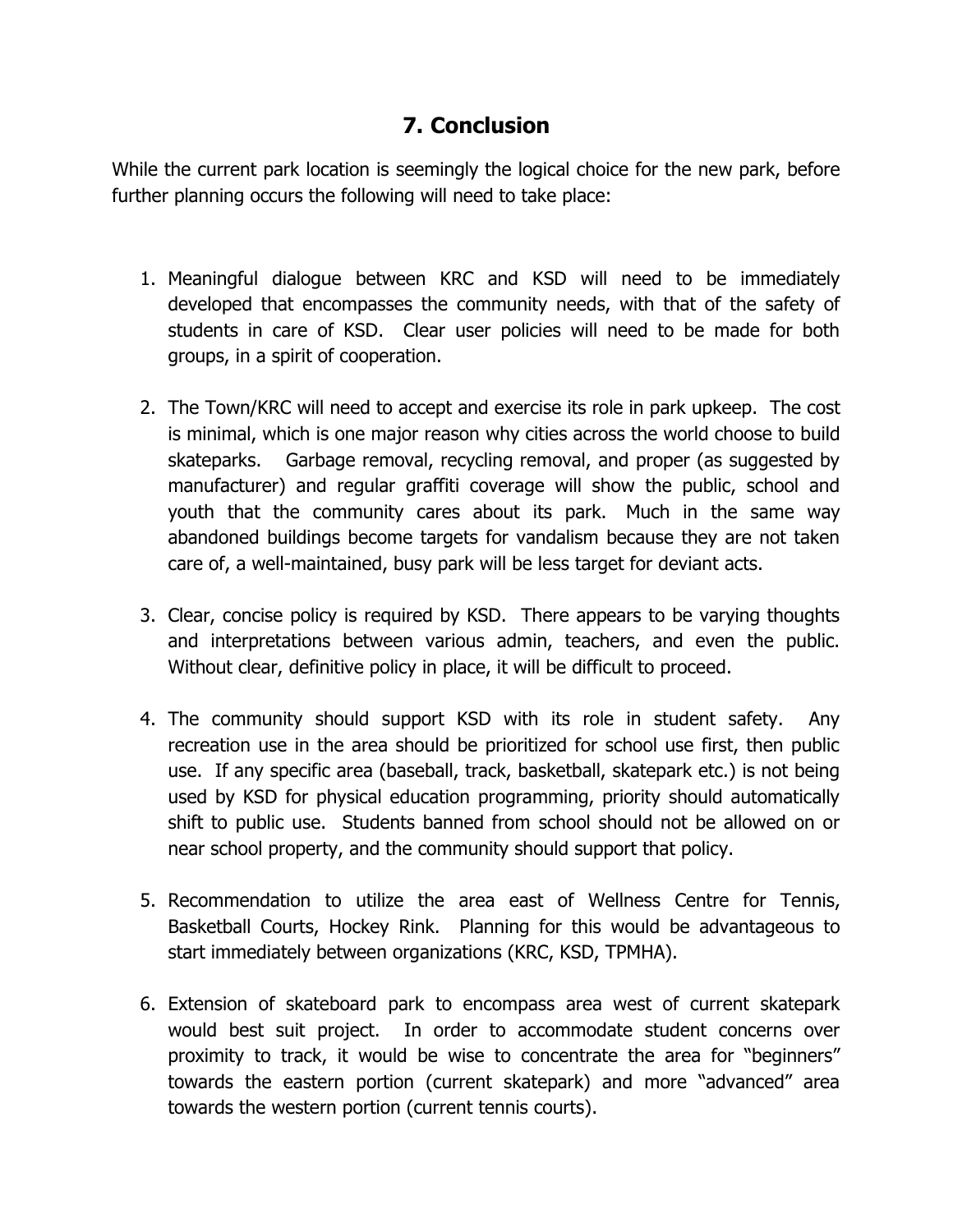- 7. Use of basic Crime Prevention by Design principles should govern a new park including:
	- o high visibility,
	- $\circ$  proximity to services / roads,
	- o easy accessibility
	- o regular maintenance (garbage/recycling/covering over graffiti immediately),
	- $\circ$  having it community-friendly (seating areas)
	- o lighting
	- o potential for cameras
- 8. Organizing of youth groups to assist in the design and further down the road, upkeep of park should be initiated.

Rather than adopt a "why we can't" ideology, we should aim for the "how can we?" attitude. Skateparks have become the community place of choice for the majority of our youth, we will all need to work together to develop a strategy that works for all community partners.

This is a prime opportunity for our youth, local organizations and the public at large to come together to work cohesively towards solutions that will benefit our young people, and community as a whole.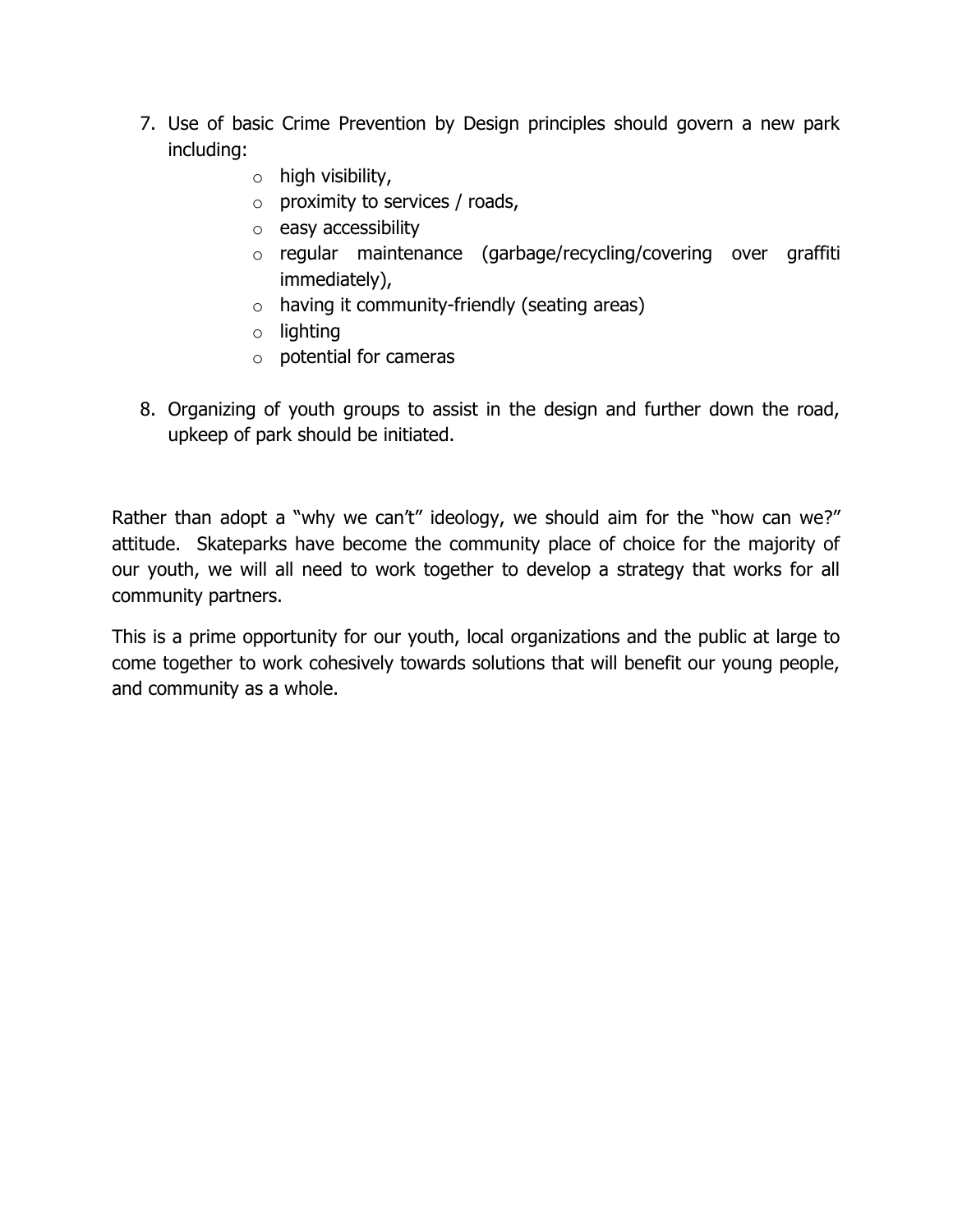#### **Appendix**

Notable comments regarding location:

#### **Q – 1. Do you like the current skatepark location? Yes/No (Explain optional)**

Yes, I like location it's right close to the school

Yes, I like the location where it is

Yes, it's right beside the two schools.

Yes, it's good for the students to go there after school and have fun since it's so close to the school.

Yes, Current Location good because it's close to Grub Box

Yes, I like where it is now

Yes, because it's close to my house and my brother loves going there.

No, I think it should be moved so there is more freedom and less graffiti and vandalism.

No, because I don't like the current location because there is a lot of graffiti and there isn't a lot of ramps.

Yes, it's easy access for everyone and for all the kids.

It's close to friends' houses and school and the track.

Yes, because it's close to the school.

Yes, because I can go skate at lunch.

It's in a good place by the high school, middle school by Grub Box and the rink.

Yes, it's close to the schools.

Yes, because it's close to school and kids go there lots.

Yes, because it's close to SBMS.

Yes, because in the morning we can go there.

Yes, because it's near the school and easy to get to.

Yes, because we could go to the skatepark at lunch.

Yeah it's fine, kind of close to the school though and teachers really kill everyone's vibe sometimes.

The ease of access is preferred.

Yes, because it's fun to hang out there.

Yes, because it's nice and close to the school.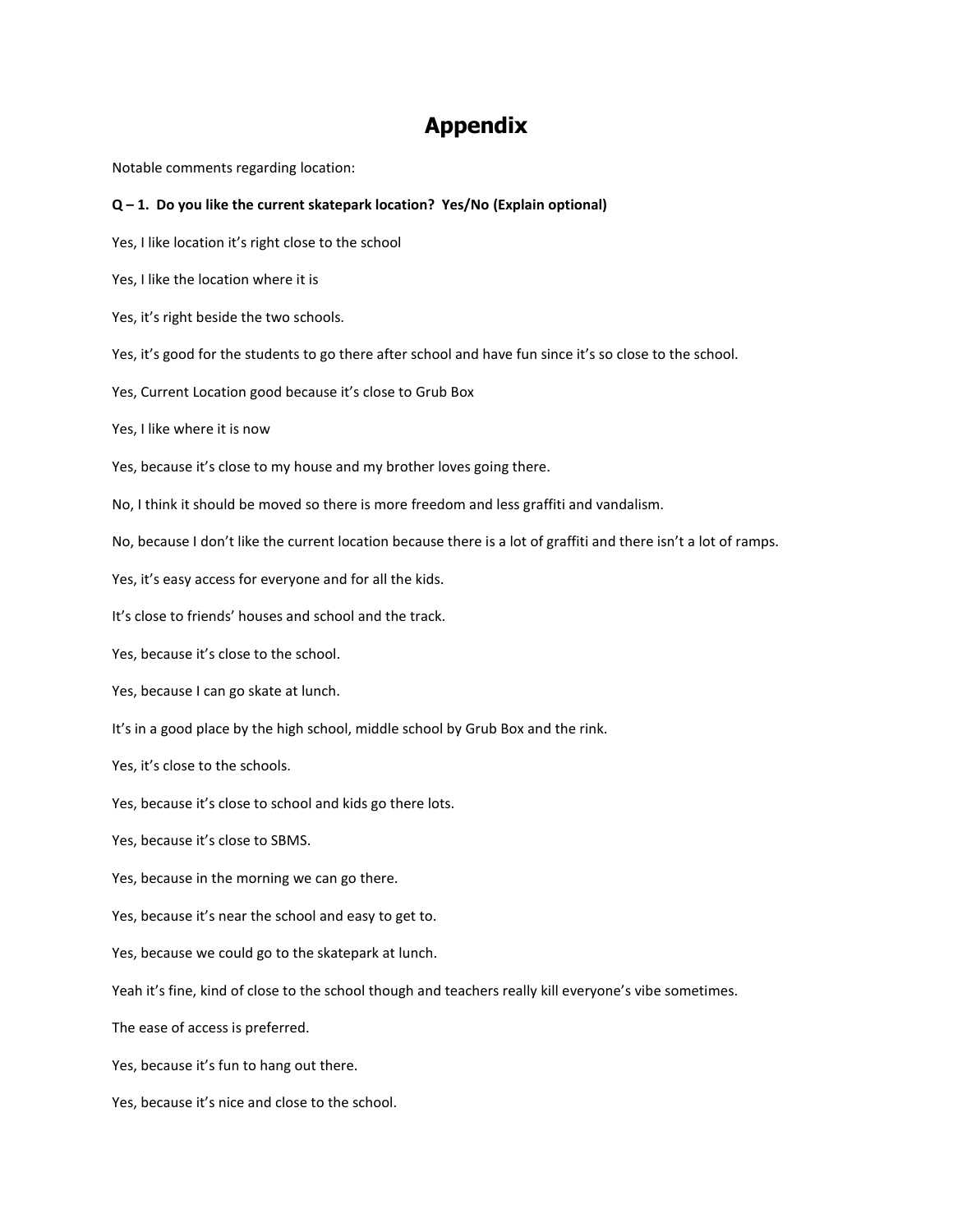Yes, because lots of people could go there right after school.

Yes, because it's close to my school.

I like the spot that our current skate park is in now.

Yes, it is a great place to hang out.

Yes, because it's close to the school.

Yes, because it is close to the Grub Box.

Yes, because I can go right after school.

I like this location because it's close to both the high school and the middle school but you should keep the old one and the new one so there's lots to do.

No, it is too close to our school.

Yes, it is close to the school.

Yes, I like where it is because it's close to go to after school.

Yes, I like it because it's close to the school and close to my home.

No, it's too close to our school and a lot of people go there at lunch time and hog it, some kids don't let us there at the skate park.

No, I think it being close to the schools is good, but really it's a place for kids to do drugs and skip class.

No, me and my brothers walk to the park when my parents play baseball but there are always freaky looking people there (My brothers are young)

Yes, because it's in a public area where a lot of people visit.

Yes, because it's close to schools, MBCI / SBMS

No, too much university kids plus high school kids are there.

Yes because it's in like the middle of the community.

Yes, because it is right near the school, my house and the track.

Yes, it's easy to get to.

Yes, it is a very central location so it is a very good location.

Yes, because it's close to our school.

Yes, middle of town.

No, its too close to the school.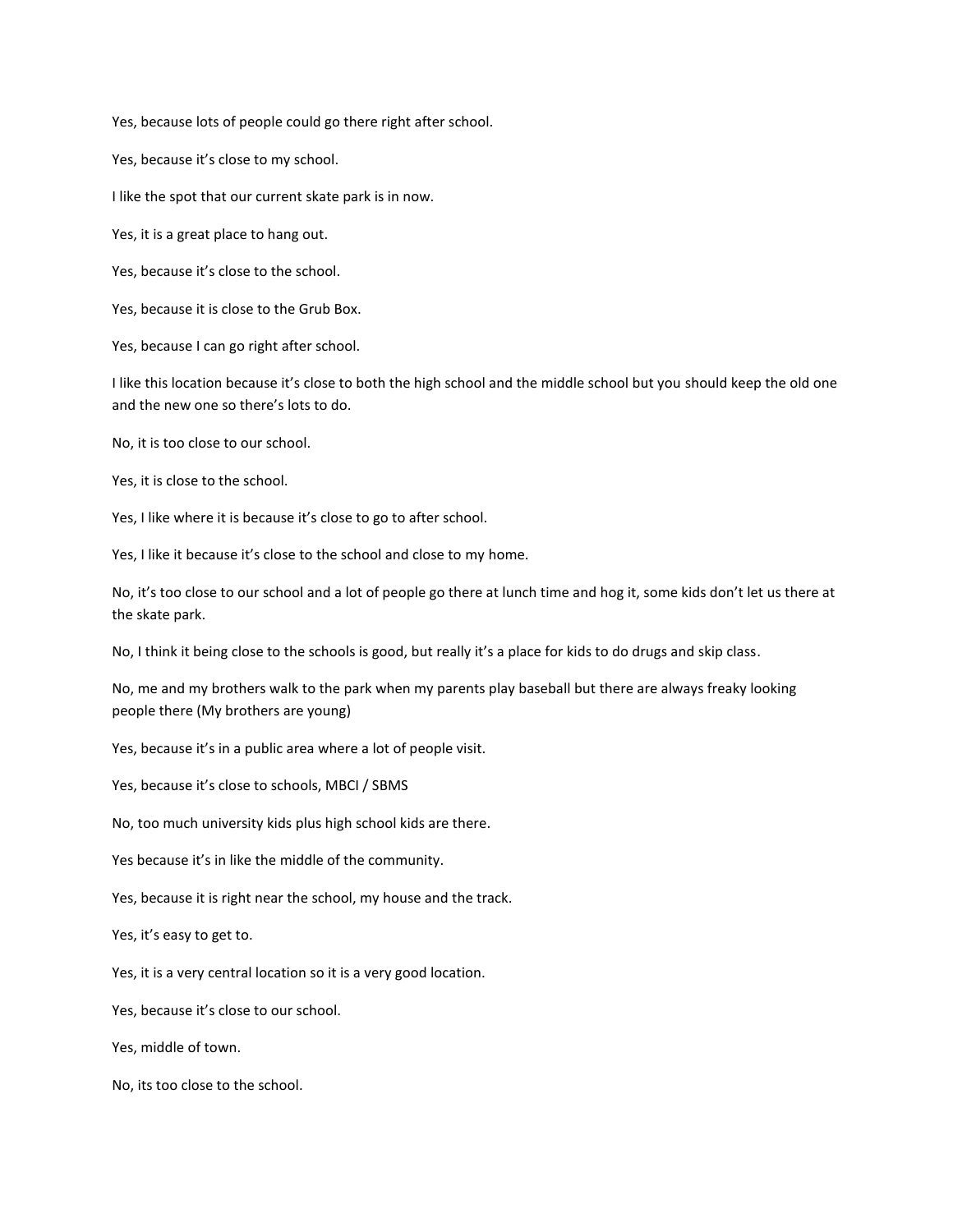Yes, because I can skate right after school.

Yes, it's a good location but it's too small and crammed in one place.

Yes, it's right by the schools.

No, because there is lots of graffiti and it is kinda small and crowded.

I like the current location because when school hours are over, students usually go to the skatepark. So if we keep it their students don't have to go far.

No, its next to sports where little kids play.

No, it's too close to school.

Yes, because it is close to school.

Yes, I kinda like it where it is but not really.

Yes, whenever I am bored at the pool I go to the skatepark if I have rollerskates.

Yes, it's close to my house.

Yes, I like it in the current location near the Wellness Centre because it's close to places like the rink, Grub Box and I like it there.

Yes, I like the location because it's close to everything.

Yes, I like it the same location by the running track.

Yes, because you can go there after school or during lunch.

Yes, it's the perfect place already.

No, I hate running the track when people are at the skatepark.

Yes, it's in a good closed off field where no one should complain.

No, it's outdated and hard to do tricks on.

Yes, it's easy to get to after school

Yes, the reason is because it is close to the schools. MBCI / SB

Yes, close to schools.

Yes, because it's right next to the school and next to arena.

Yes, I like that it is close to the arena and the baseball diamond, and the track.

No, I want to run on the track but I don't like running when those guys are there. Also I think it shouldn't be right by the schools.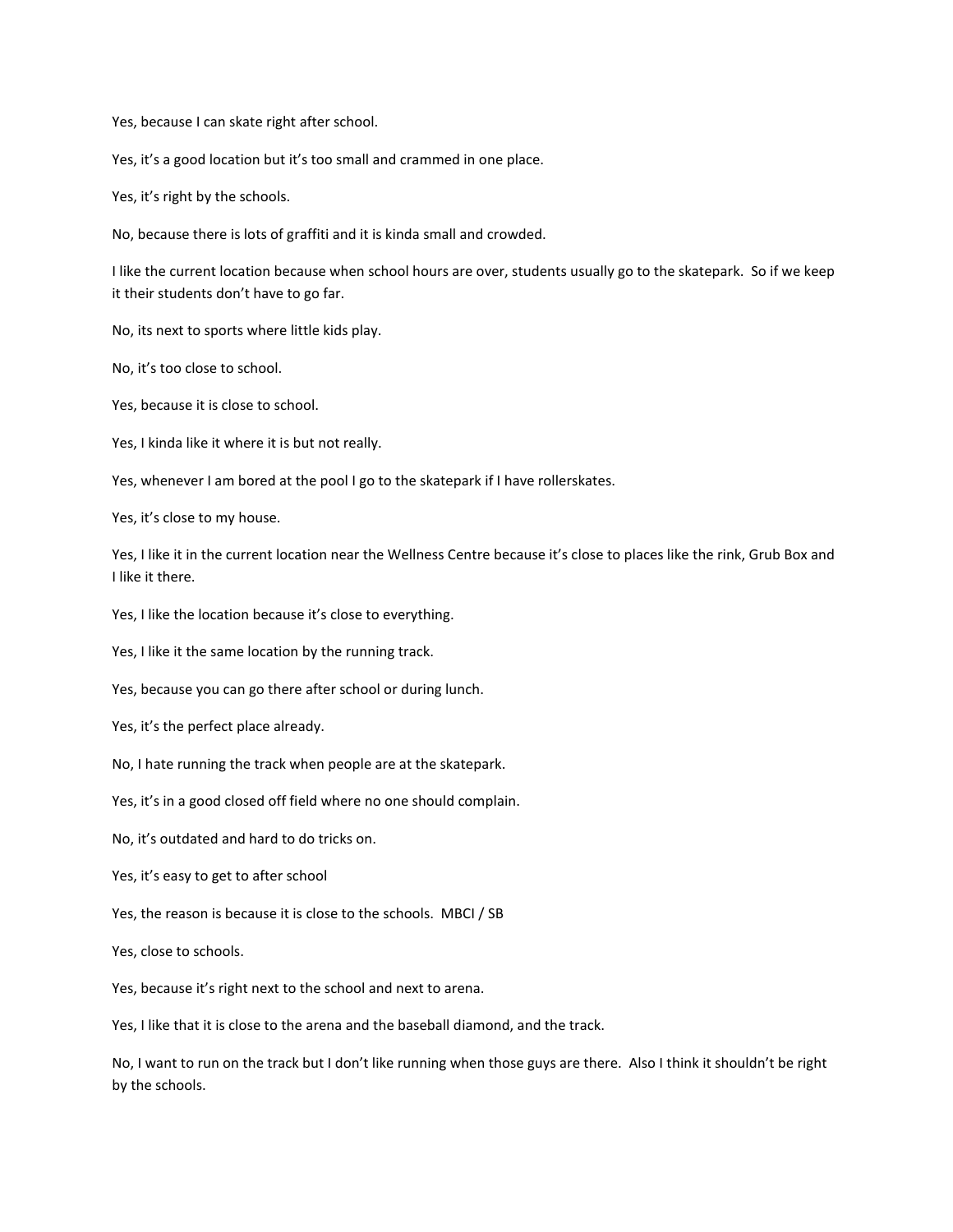No, because if I'm jogging on the bike path they like whistling and staring at me and I don't want them to do that.

Yes, because it's close to Wellness Centre. And there's more things to do by the park and if you go to the track to run your siblings can play there if there wasn't all the swearing and smoking.

No, eye sore.

No, rude sayings.

No, I don't like the skatepark because they did graffiti on it and I just like the basketball nets.

No, too many little kids.

Yes, it's within close proximity to the school so you don't have to walk 10 blocks from school to get there.

No, it's too close to MBCI and SBMS.

No, it's scary to walk past when walking on the bike path. The people who usually hang out there aren't kidfriendly.

No, teachers keep on coming and telling students not to be on the middle school grounds if they're in high school.

Yes, because it is by both schools that contain most of the kids who use the skatepark.

Yes, the skatepark is close to school.

No, I don't like the current location because it belongs to school property.

No, it's too small.

No, people don't treat it like a skatepark cause kids are always smoking up there and breaking glass bottles.

Yes, I do, it is a good location but when the school tries to kick people off that's not ok.

Yes, it's good closer to the school.

Yes, it's nice and close to my school.

No, it's awkward walking by it and boys suck.

Yes, because it's right beside school for teens to go to after school or in evening.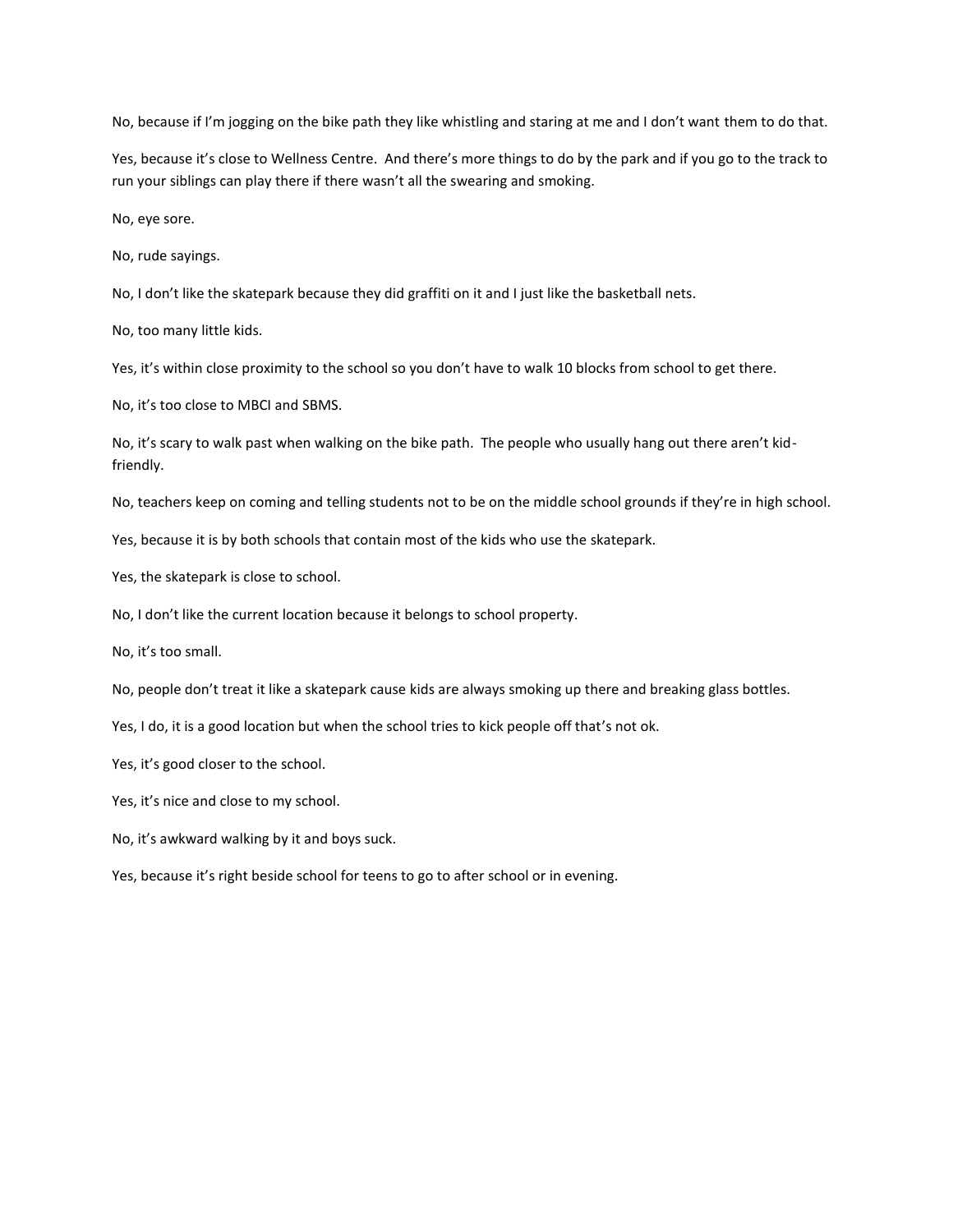Notable comments for Q2:

#### **Which of the following locations to you prefer for a potential park? Please explain preference.**

Make room to make a bigger park.

I like the location where it is.

Perfect where it is, students go there after school and have fun since it's close to school.

I like where it is now.

Wellness Centre wouldn't be a good spot and the current location makes the schools think they own it.

I'd like to have shade when I skate, I want it for easy access on a main street like at Rotary Park.

I think the park is fine where it is because students can easily get to school.

I think you should expand the current one and make it better.

I want it close to UCN.

It's a pretty decent spot now, close to schools but not too far.

Put it far away from here wherever.

I think the park is in a good location right now.

Behind the Wellness Centre is bad and our current location is good. And other place will be around um... Mary Duncan.

I like where it is it's close to my school and easy to get a drink.

Anywhere away from schools, we are not able to do anything there even though it's not school property.

It's perfect where it is it's by the school which is safe.

It is good where is now.

I like the spot that our current skatepark is in now.

Like it, it's easy to get to school and Grub Box.

It's good where it is. Easy to get to hockey.

It's nice and close to schools.

I think it looks good where it is but if they put it somewhere else I would say near Bell.

Near UCN

It should be farther away it's too close to baseball and someone might get hurt if a ball is flying.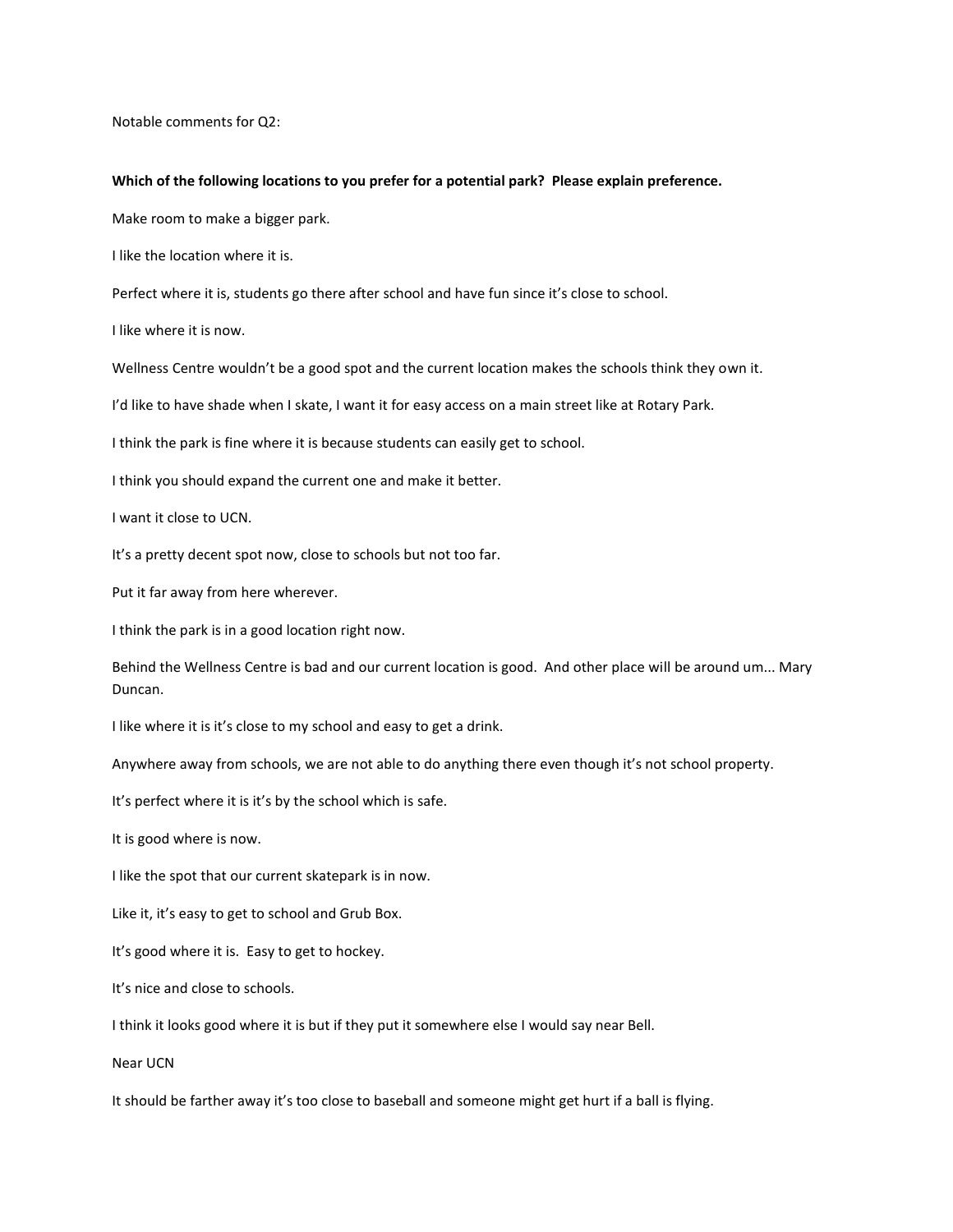Behind the Wellness won't make a difference, put it in the police station parking lot.

Not by Wellness, that's practically same location how about by the Ag Grounds.

Move it because kids ditch school to go to the skatepark so it should be farther away from school.

I think you should move it either close to Snakland or that place just a little out of town where the fair goes, or where that baseball diamond is, but then again people usually go to the skatepark after school so you don't want to make the walk too far.

I like the current location because it's out in the open.

Move it far so kids can't take drugs.

It is in the perfect spot.

I like it because where it is i can watch people use it.

Leave it where it is it's near my school my house and the track.

I like the current location because the schools are right there so it keeps people out of trouble. Behind the Wellness Centre is too secluded.

I like where it is so all my friends can get there fast.

It's good now, close for lots of people in middle of our town.

Middle of town is good now.

Move it to where we can have more shade.

I like that we can go back and forth between park and school now.

Current spot is good place.

I think it should stay because the people who play hockey have somewhere to go until it's their time on ice.

Kids skateboard park should stay there so the kids don't have to go so far and get cold and if they are on the bus they can run there and get there faster.

Good location now it is close to school and a lot of people bring bikes and skateboards to school.

Move it far, i think too much little kids would go in it and get bullied.

Behind Wellness is not a good place to put it because the soccer program during summer.

I like the current location, I think you should just expand it and update.

Move it anywhere there's shade and closer to water.

Leave it close to school.

It's good near the pool.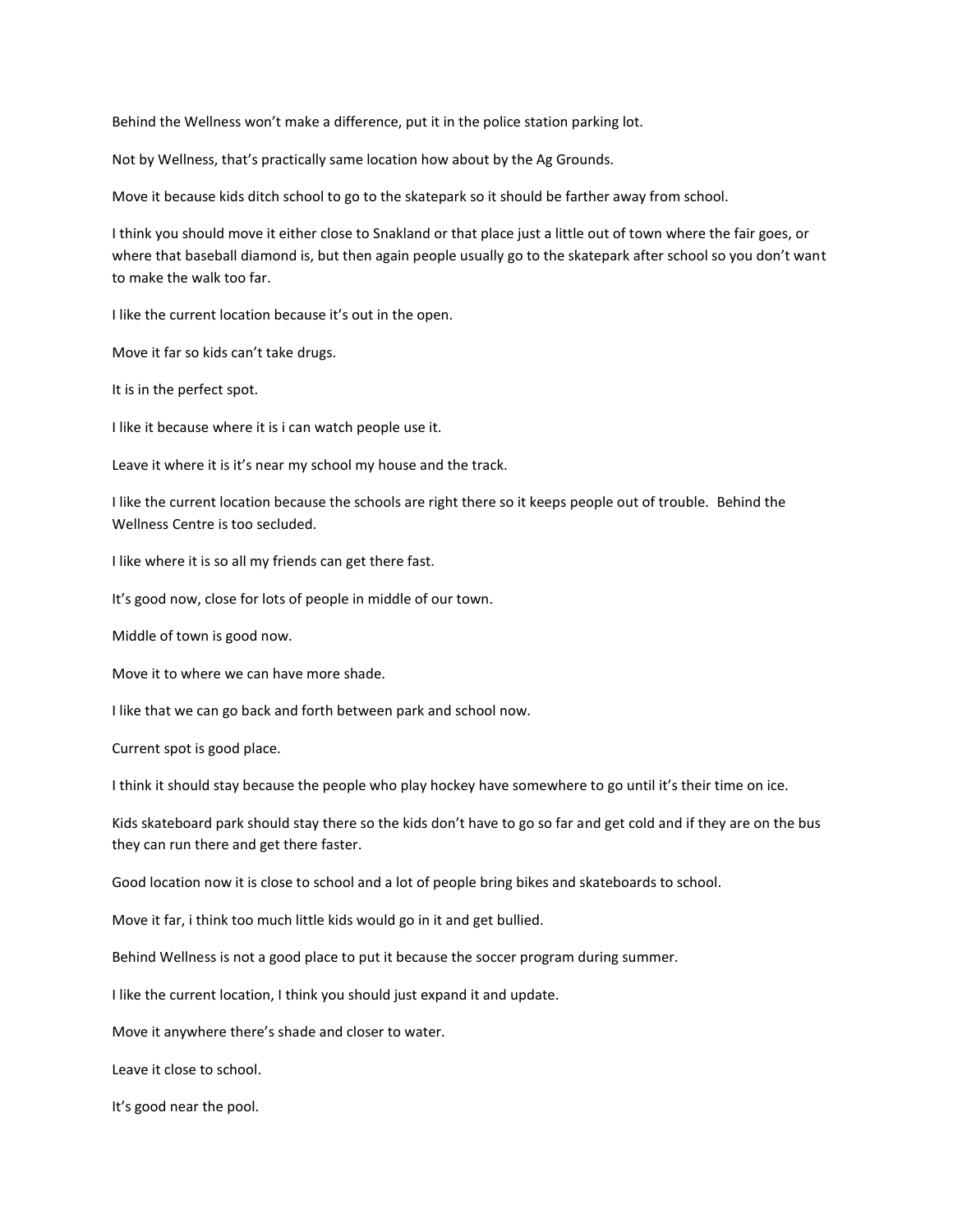The skatepark needs to be near the schools.

There isn't enough room for a skatepark behind the wellness centre.

I would like it by UCN.

I like it now it's close to everything.

Location good now, moving it is pointless.

Keep it close to SBMS and MBCI, it's a hop-skip-jump away.

It's good where it is.

When the school day ends the park is nice and close so when the bell rings we can go directly there.

It's perfect now, kids can go there before school and still get to school on time.

Beside post office is good location.

It's convenient where it is now.

It's close to Grub Box and school.

Behind wellness isn't really safe and current location people already get in trouble.

Too many thugs would rob me.

Current location is in the open, expand it and add lights.

I like where it is.

Keep it, it's not hidden and easy to find.

Move it so I can run the track without people staring.

It doesn't matter where it is just make them pick up their garbage.

The location now is perfect.

Move it downtown.

Move it closer to stores.

What's the point of moving it behind Wellness it's already next to it.

The current location isn't a very bad location, it doesn't cause any trouble, also it's easy to catch someone skipping.

Leave it near to school.

The area in general is a nice spot.

It's annoying near school.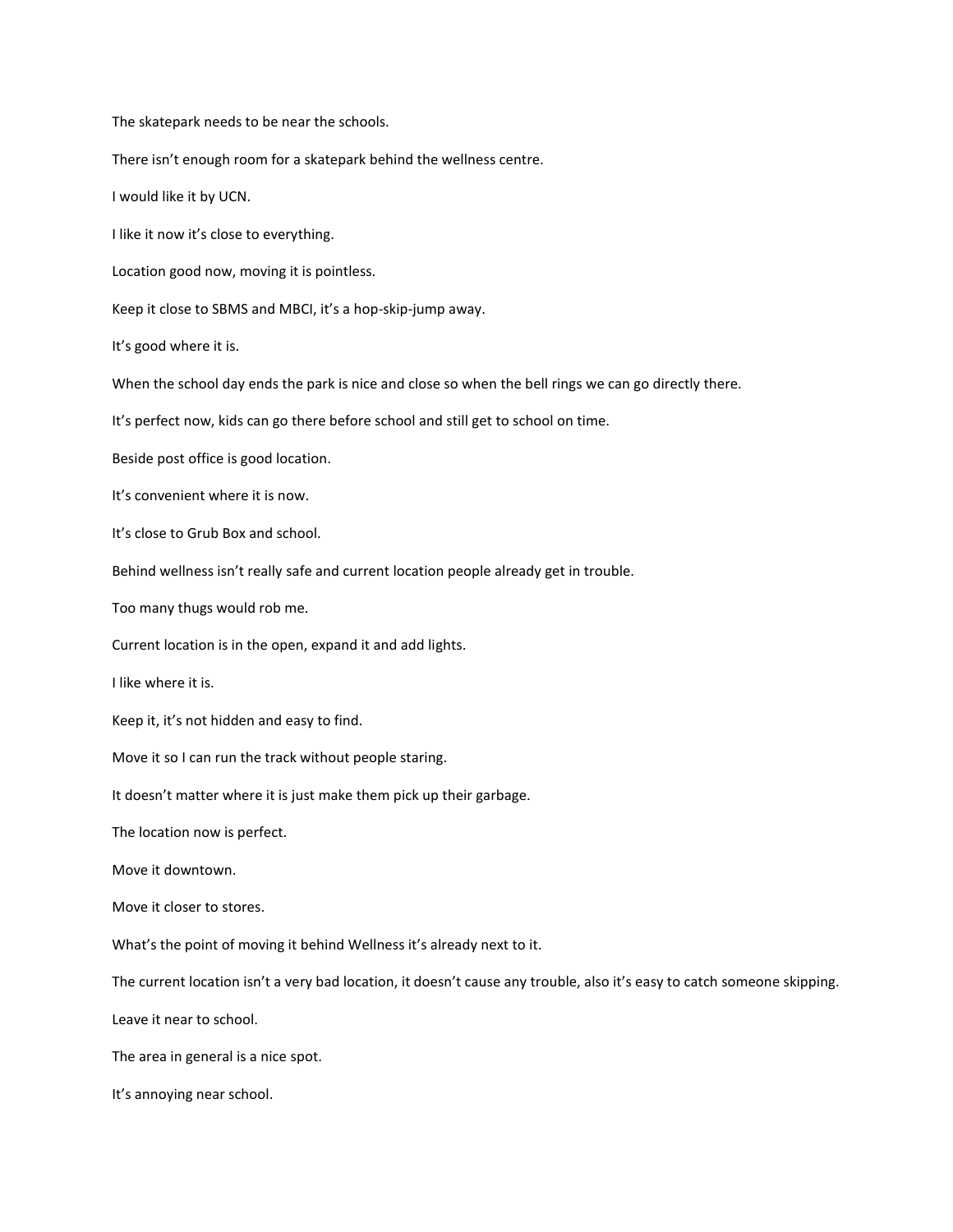I don't care.

Where it is now is perfect, it's right in the open.

Current location works, I don't use it though.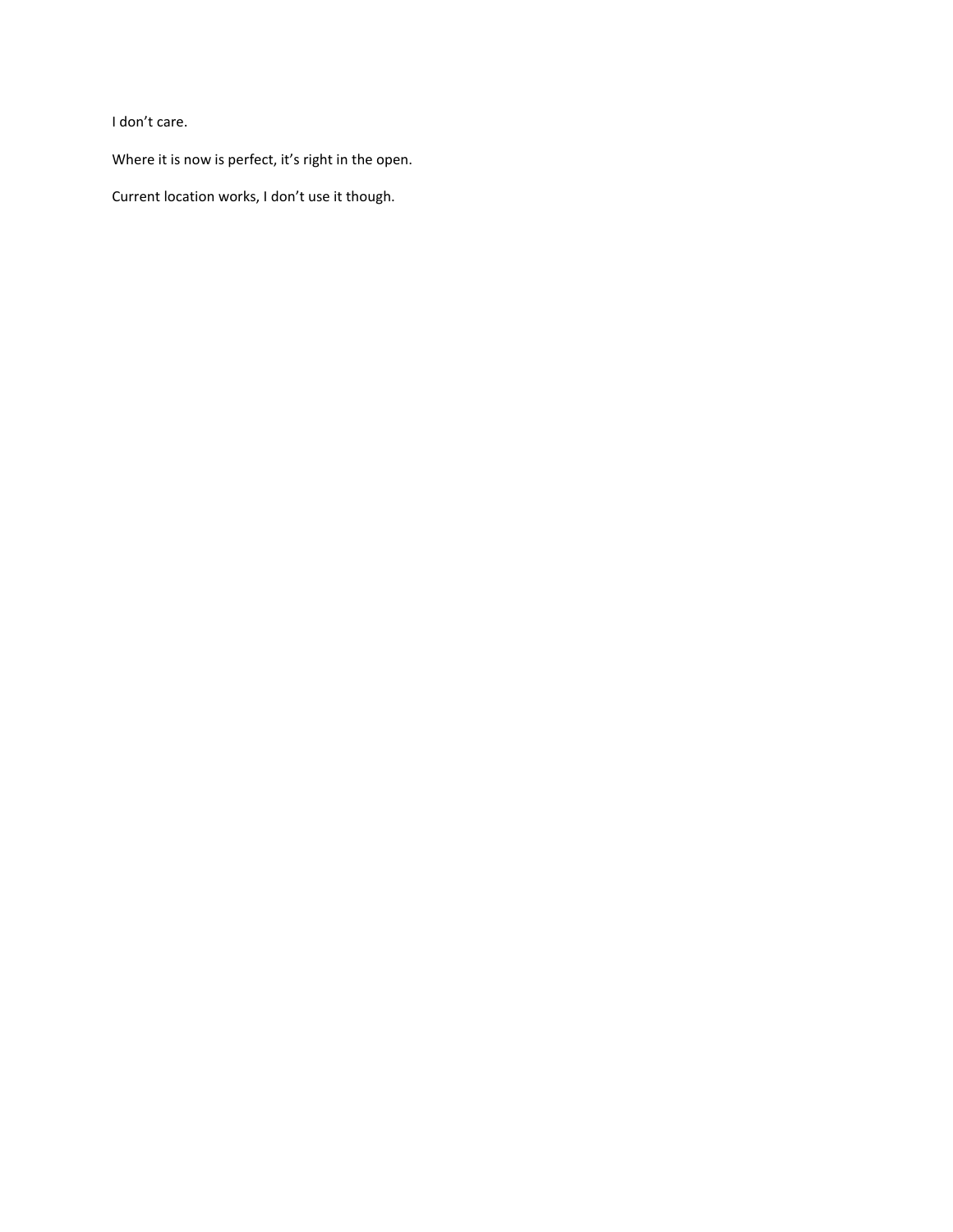Notable comments regarding potential upgrade:

#### **Q – 3. Do you feel the current skatepark is in need to be upgraded ? Yes/No (Explain optional)**

Yes, needs more ramps, even if they are duplicates

Needs better ramps. Bigger and better rails.

It needs to be upgraded to full cement ramps instead of metal hunks of crap.

Yes, it's vandalized.

It's too small and vandalized.

Ramps are chipping, needs to be bigger.

There is a lot of graffiti and there isn't a lot of ramps.

We need pavement and not gravel. If you fall you will scrape yourself. Also we need a bowl and a big QP.

Too much graffiti.

Equipment falling apart.

Graffiti and it's falling apart plus small and crowded.

Skatepark is damaged too much graffiti and the colours aren't nice plus paint is chipping off.

Yes, i think because it is way too rough.

Ya because that'd be cool and better and it's rough.

It doesn't look all that fun it's been that way for a long time and it would be cool to have new stuff.

The ground is too bumpy.

It's too rough.

It's rough. Need new ramps.

Build a new one.

Because the cement makes it hard to skateboard on rough cement.

Yes, some people are getting really good and a lot of people enjoy skatepark.

Because it's rough

It's kind of shitty, needs new ramps, it should be concrete, the colours are ugly sorry. There should be rails and stuff too.

No, cause everyone there sucks.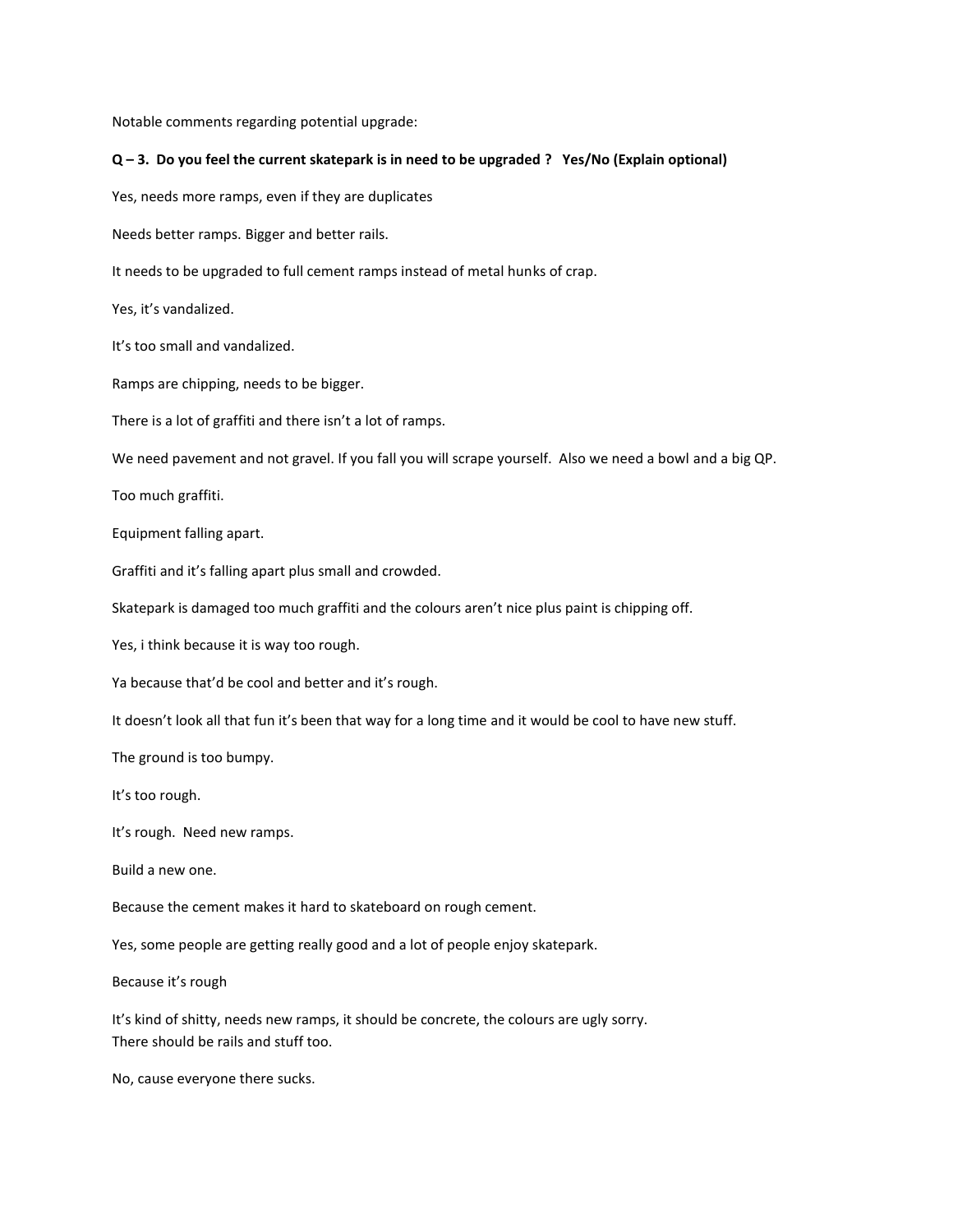Need new ramps, more space and different colours. Need less ramps and more rails, street stuff. It would be nice to have a skatepark like Yorkton's or Prince Albert's. Need more ramps. Maybe new paint or more ramps that's bigger. Ramps should be repainted because there is too much graffiti on them. Because it's too small and other good bmxers or scooter people can learn new tricks. It is breaking. I think there should be cameras because people keep vandalizing the current one. The cement is rough and spraypaint should be banned. There is lots of graffiti on it. Because it looks old. Bigger flyout and bigger half pipe, a bowl, more rails and boxes and stuff to grind, a lot smoother ground. I don't like the vandalism on the ramps. Bigger ramps and the reason skatepark is spraypainted too much. Smooth ground, big halfpipe. Need bowl and things to grind. There's too much graffiti. Because all there is are ramps, some of them are steep and people could get badly hurt if they fell off their bikes. It needs a bowl. Yes, there is a lot of vandalism and if we got a new one, it would maybe be safer. It's run down, we don't want people to put graffiti on it. New paint, etc Personally, I think it's fine. Because there's lots of spraypaint on it. Too small, it gets crowded. I've been to skateparks with big paths, I want that. It's too small.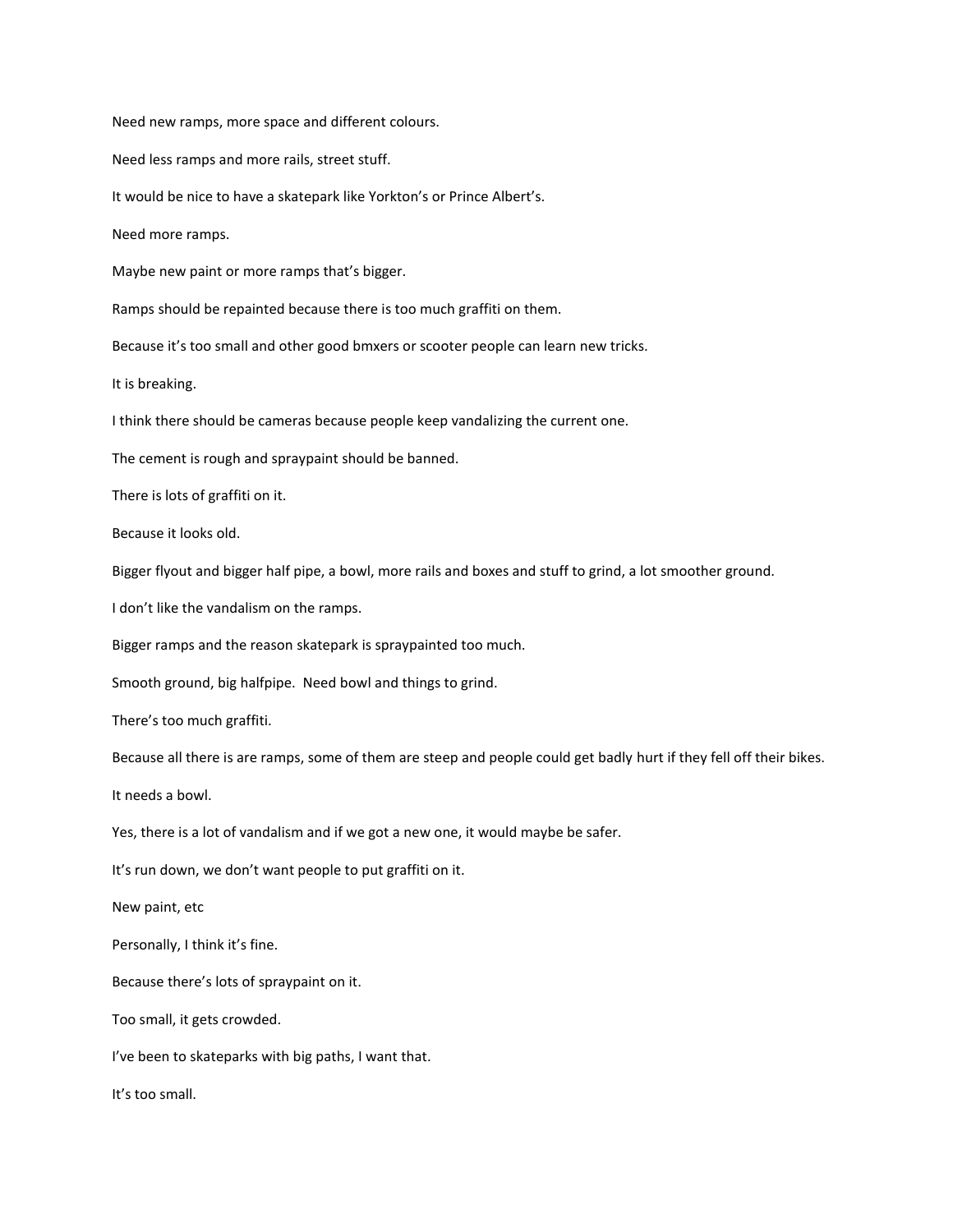We don't need the upgrade just a new one the one we have stinks.

It looks old.

Needs new stuff.

With the bad graffiti it needs an upgrade.

There is a lot of vandalism.

Yes, because its getting beat up and the ramps are starting to fall apart.

It's no good need more ramps and smoother pavement and maybe more rails.

Ramps are outdated and falling apart, the ground has like gravel in it so everytime you bail you almost have to get stitches.

We need a bowl and more plaza type and more vert style skatepark.

You need to paint it.

It's ghetto.

It's ghetto. (2)

The pavement sucks.

Its fine where it is and how it looks there is a lot of obstacle courses and no need for more.

It has very limited \_\_(illegible)\_\_ and lots of graffiti.

Yes, instead of making a whole new skatepark just upgrade our current one.

Too small, more ramps, too much graffiti.

Needs bowl.

Because it is old and the paint is chipped.

Yes, it can be smoother. Little, too small. Make it bigger.

It's too small and it gets crowded. The concrete is terrible.

Because it is full of spraypaint and old and boring.

It is too small.

The ground is cracked.

The skatepark we have is way too small.

It's really vandalized and there is really easy ramps.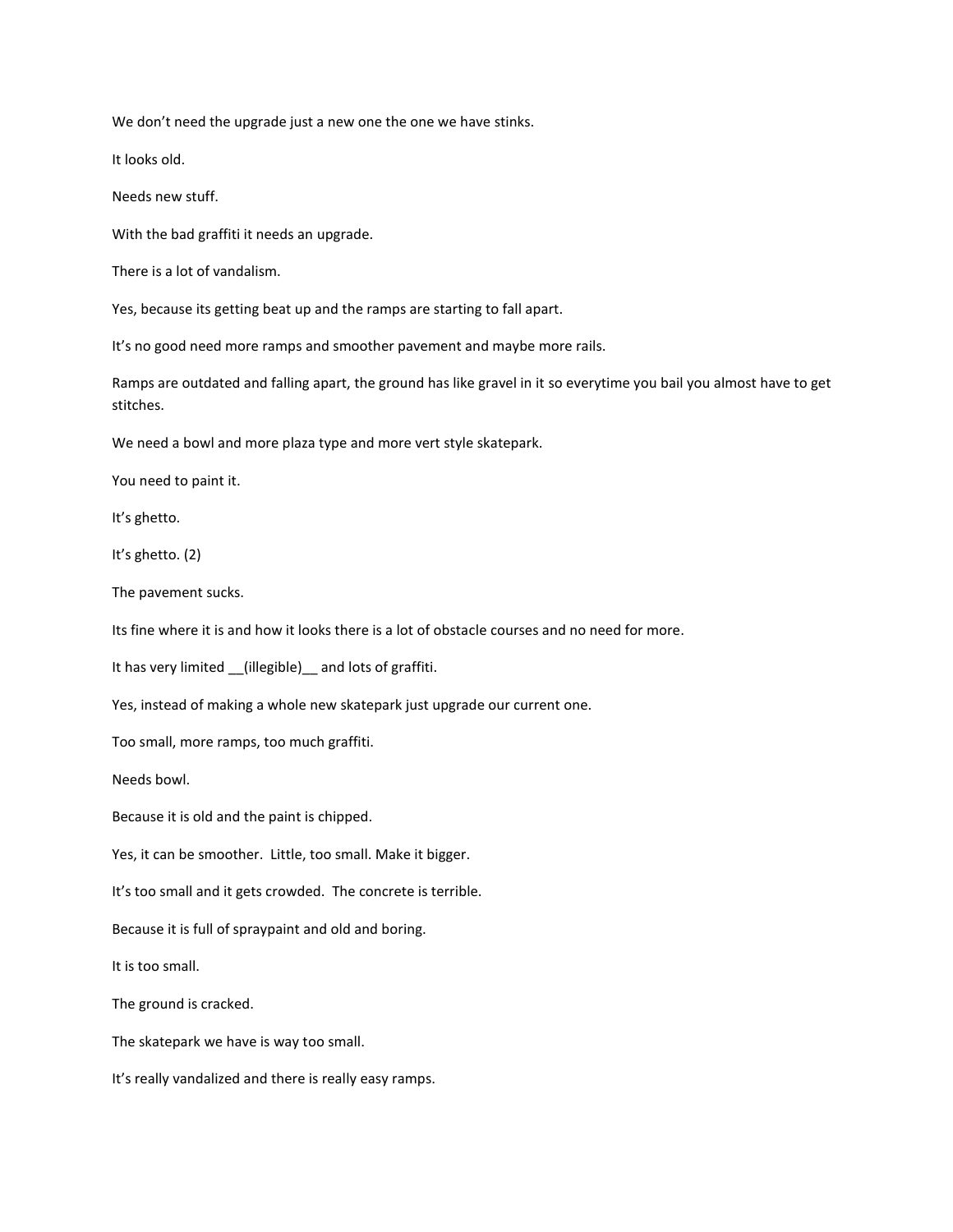I think it should be upgraded because it's so old and I would like a new skatepark and there's too much graffiti on it.

Because the old skatepark is boring and there's no new ramps and too much graffiti.

So they have more room.

For people to be able to do more tricks, should get a bowl.

There are more and more people going so I think it should be bigger and better.

All the graffiti ruins it.

It needs new ramps so it will be fun and it's been vandalized so they need to be painted.

Don't cover / replace the spray paintings, it gives it some life.

Some of the ramps are boring we could use some new cool ramps.

Add more depth and rails and stuff.

Doesn't matter to me.

Because it's getting boring.

The ramps are crumbling which makes it dangerous for the youth.

No don't upgrade, save your money and get a new park.

It's too small.

It needs better flooring like the one on the res.

There are spray paint all over skatepark, needs more recycling and garbage bins.

It's too old and needs to be upgraded.

Leave it ghetto.

It's too small and lots of vandalism.

Most of the ramps are old and there is no good halfpipe.

Its outdated.

No, because it's just going to get vandalized. Only guys use that why don't we spend money on making something that a whole family can use.

No, bad culture.

It's good the way it is.

Ours is too old.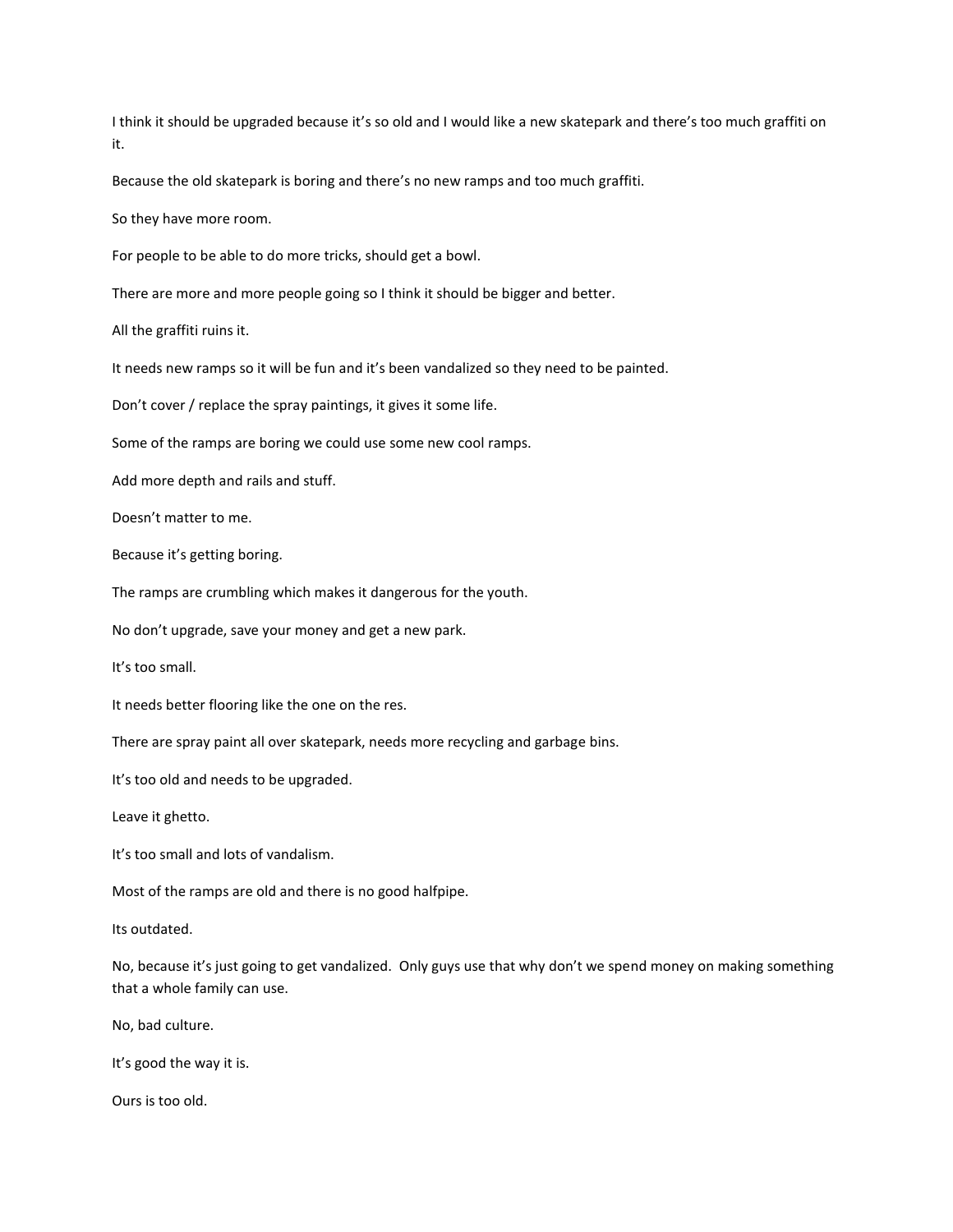If you can help kids to upgrade their skills, they might make something out of it.

Yes because the current one is too small and the ramps aren't good.

Needs a bowl and more rails and no paint on the ramps it makes them slippery.

More of an expansion would be nice.

It's very small and old.

Yes, it's wrecked, vandalized and needs to have new equipment.

The ramps are slippery and it's easier to mess up.

It's old and dangerous.

It's so rundown and breaking down.

It's graffitied all to hell, burned and broken glass is everywhere.

It doesn't look nice.

It's very run down there seems to be graffiti everywhere.

Too small, not enough room in summer.

It's Crap (get some spray paint artists to do all the artwork!)

It's bunk.

The ramps are too close, we need an upgrade definitely.

I don't care.

I don't even use it and I feel it needs a HUGE upgrade.

There are more people going and it's rather small.

It's getting a little boring and it's getting wrecked.

It's really ghetto looking.

It looks really ugly.

Because it's small and boring.

I would want more of a street park like Swan River it's ten times better and super smooth which is awesome everytime you fall you don't have to worry about scars and stuff.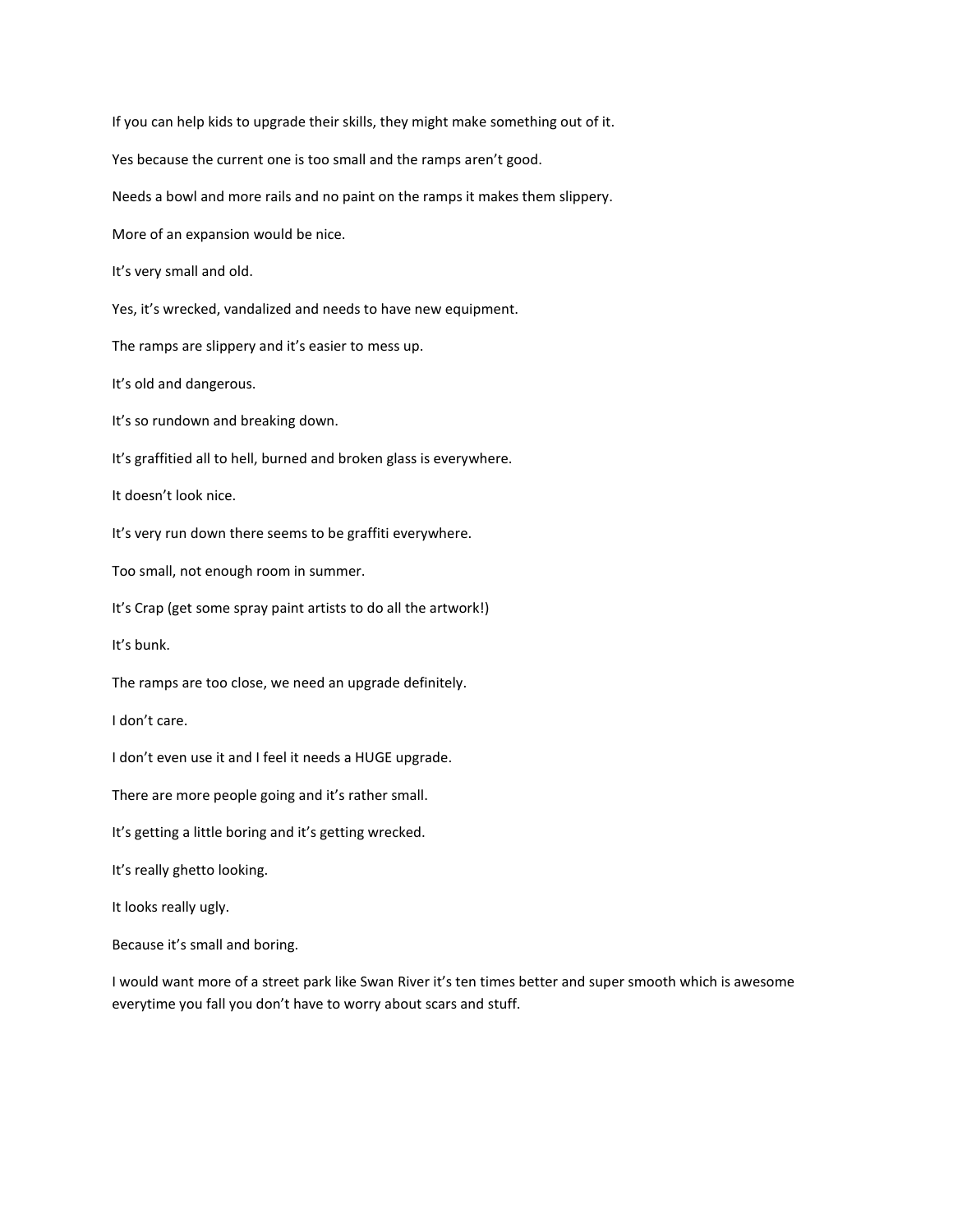Notable comments regarding potential "limited" usage of park:

#### **Q – 4. KSD and KRC's agreement have the right to limit use of the current skatepark to only outside school hours, do you feel this meets the needs of skatepark users? (Explain optional)**

No, If students have a spare they should be able to use it.

No, you can only go outside of school hours.

No, you should be able to go anytime unless you have school. (and it needs lights)

No, we won't have a class during a period sometimes and some kids live out of town.

No, because older kids who skate should be able to use it too.

No, some people that are not in school might want to use it.

No, because what are the kids that go to the skatepark at lunch going to do. They might go there because it is too boring activities at school.

No, because sometimes they go there at lunch and we're not supposed to.

No, I think it should be public to all hours because people should be able to go there whenever.

No, we should have the right to use it for lunch hours.

No, you should be able to skate whenever you want to.

No, because it's not school property.

Yes, so kids want to skip and go to the skatepark, and No because we aren't even allowed to go there at lunch.

Yes, they need to go to school.

No, let us use it at lunch!

No, we should be allowed there at lunch!!

No, most kids like to go to the park at lunch.

No, because lunch and spares.

No, we should have access to the skatepark at all times.

No, because it's not the school's property.

No, it's not school property!

No, because it's not the school's skatepark.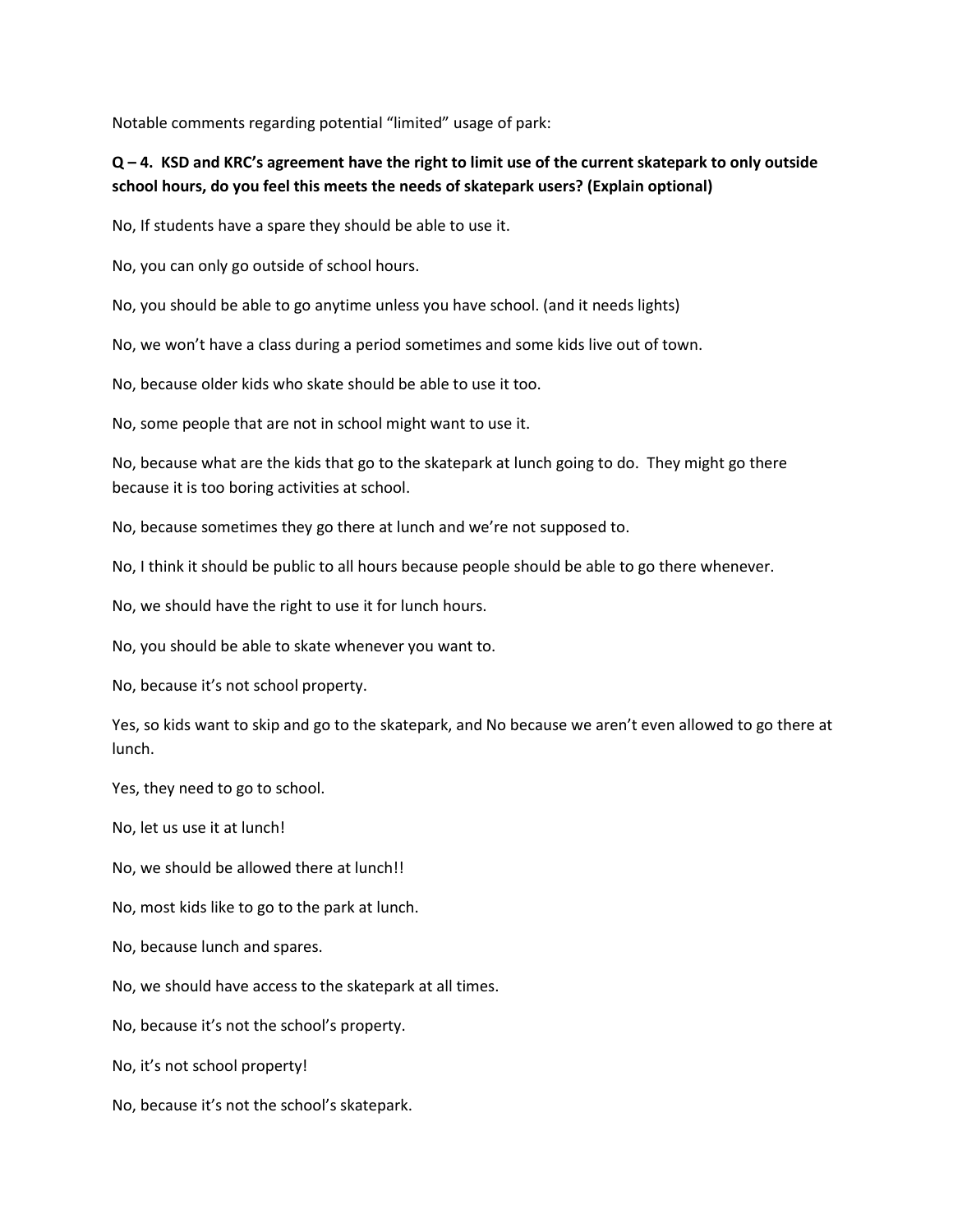No, it's not school property and we can't even go at lunch  $\odot$ 

No, because they need something to do during lunch or other things.

No, people have spares you know. Not everyone is in school or has a full schedule, this isn't doing anything good, it's just lowering the use of the park.

No, it's stupid what they do.

No, isn't it Town property?

Yes, because you can't always be at the skatepark, school is more important.

No, let us use it whenever we want.

No, because what if some people are new to town and wanna skate or what if people are homeschooled.

No, because what if you live out of town and come as often.

No, we should use it whenever we want.

Yes, skatepark users often go there to enjoy or pass time over lunch hour or if you get a spare.

No, you should be allowed to go when you want.

No, it's not fair.

Yes, because they want to go to it, and there's a reason for skids to skate/bike.

No, people hang out there for lunch.

No, because people go outside at lunch can go to the skatepark.

No, we should go there any time of day.

No some people have free periods.

No, people at lunch should be able to skate, it's not fair.

Yes, because they shouldn't skip.

No, because if you live out of town and forgot to bring your lunch you can just hang out there.

No, because what if you had a spare.

Yes, because skateboarders need to get better grades.

Yes, because they should worry about their school work and homework if they finish their school work then go to the skatepark.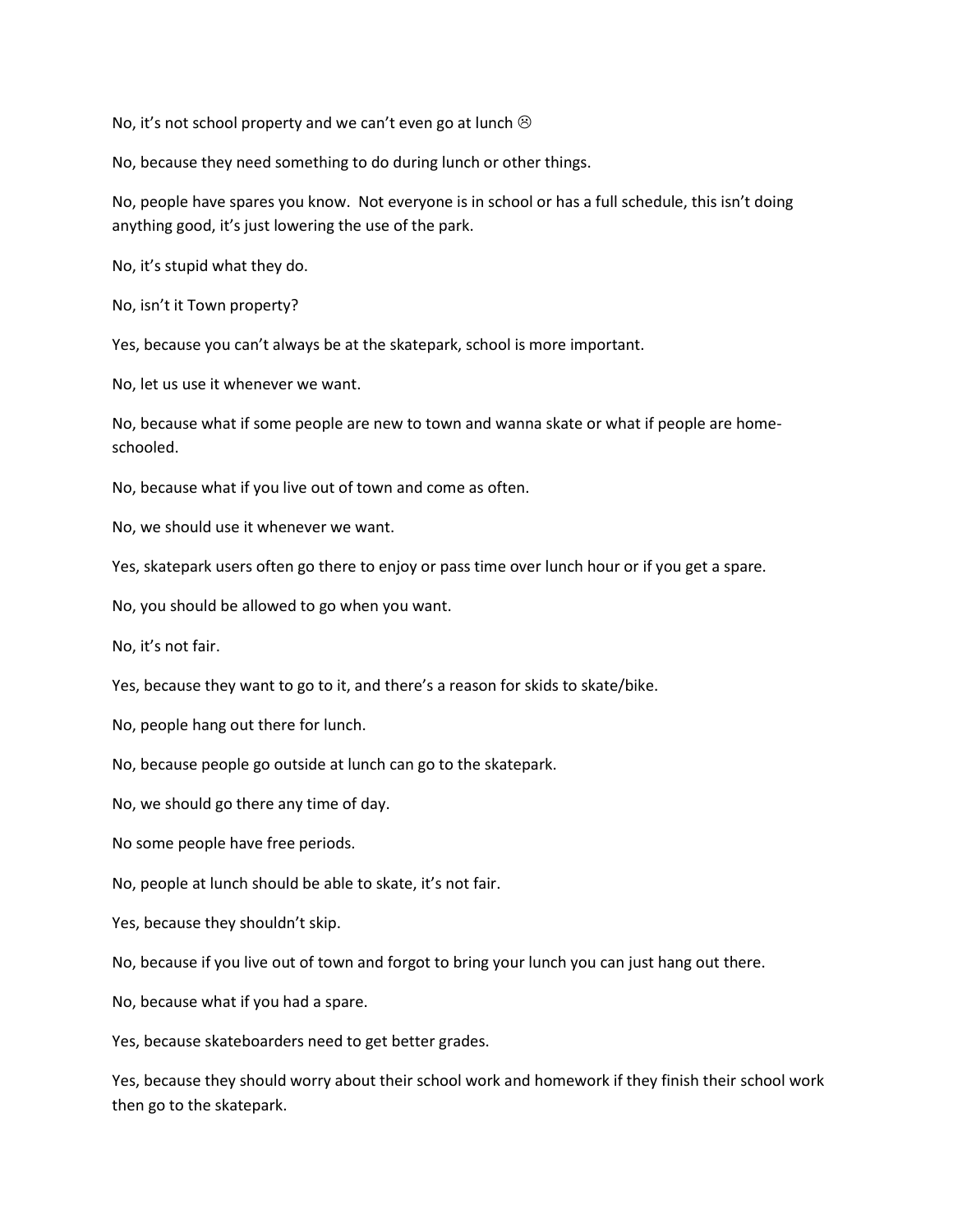Yes, I think you should only use it outside of school hours so there isn't people skipping class.

Yes, we don't want people to graffiti it.

Yes, that way it's not distracting during school, like when people go to the track for gym class.

Yes, I think the kids should be allowed to go to the skatepark.

Yes, if the kids are supposed to be in school, no if they are not in school anymore.

No, because we go there at lunch.

No, I say the skatepark should be open at grade 6 recess.

Yes, because kids skip and go to the park.

Yes, there is no reason to go to a skatepark during school.

No, we need sk8 24/7.

No, what if people in high school have a spare? They love to go there.

No, some kids go there for lunch.

No, it should be open all the time.

No, they should not be able to because it is our decision what to do at lunch, just let us use it!

No, because people go there for lunch and stuff.

No, because I go there every lunch hour and skateboarding makes me happy and I can't have a good day unless I do it.

Yes, they need to focus on school.

Yes, because all boys care about is the skatepark and how many tricks they can land.

No, we want to have fun on recess.

Yes, I think students shouldn't go to the skatepark during recesses they can't skip and it will be bad credit so students should go only after school.

Yes, I'd rather use it only after school anyway.

No, people should be allowed to use the skatepark all the time, during school hours and after school.

No, just a note, skatepark should be shovelled in winter!

No, because we like to go there every lunch.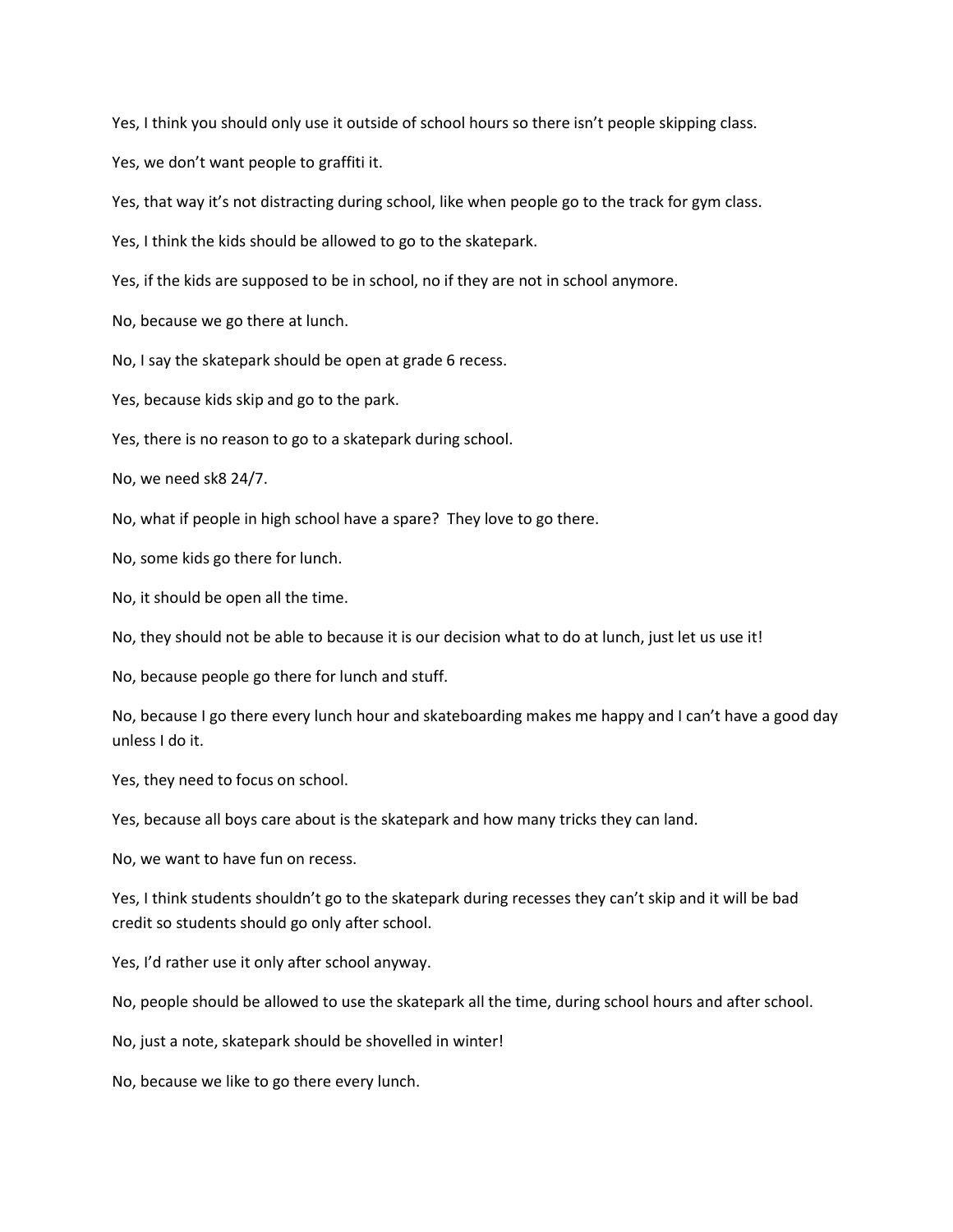No, I get how they don't want to be responsible if they get hurt but the kids should be allowed to play/ hang there whenever they want.

Yes, it will be funner.

No, everyone goes there.

No, forces you to go home when you want to skate.

No, because some people might want to go at lunch or recess.

No, some people would probably want to use it during lunch hour.

Yes, because during Fall people like to go there at lunch.

Yes, we go to the skatepark at lunch!

Yes, because kids can play or ride bikes at the skatepark on school hours.

No, should use ANYTIME!

No, people have spares.

No, should be able to go at ALL hours.

Yes, school first then skateboard,

No, people should be able to go there at lunch and breaks.

No, you should be able to use whenever you need/want. It's everyone's not just ours.

No, it's a public location, we should be able to use it whenever.

No, because if you have a spare and have nothing to do, you can go to the skatepark.

No, what if people want to practice on spare?

No, people who have spares should be allowed to go there if they wish.

No, we want to use it whenever we want.

No, you should go when you want, not when someone tells you.

No, because what if someone has a spare and wants to go but you're not allowed.

No, if someone has spare or maybe even they won't be able to go.

No, people on spare should be able to go for a ride.

No, if we have a spare and feel like riding then we shouldn't get kicked out!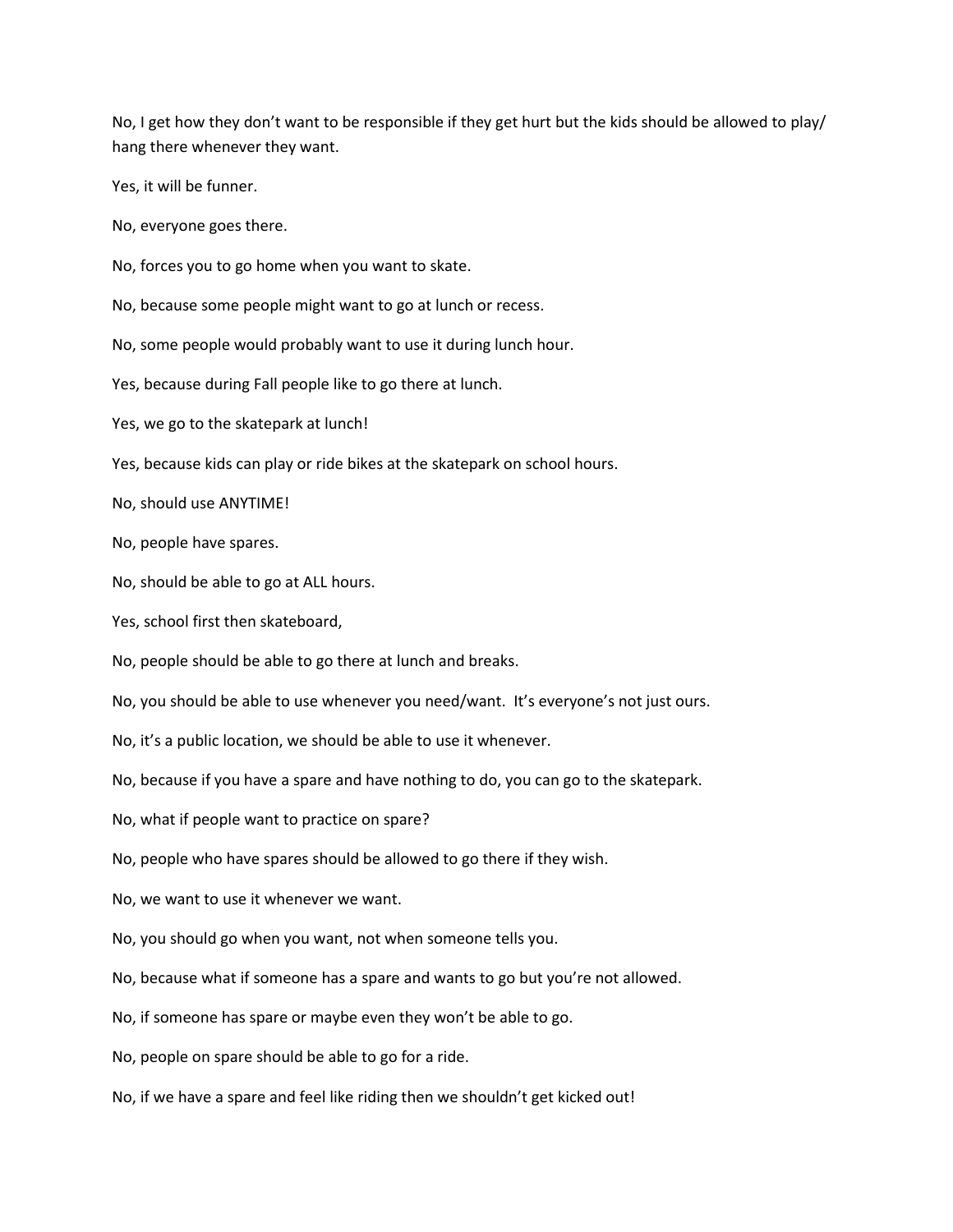No, what about our spare?

Yes, because kids might skip to go skateboarding.

No, there are always people using it after school so the little kids might feel scared to go because of people doing drugs.

No, because they sometimes like to go at lunch or to skip.

No, yolo.

No, not everyone has school.

No, some people have spares.

No, some people have spares, others will skip class anyway.

Yes, when you are in high school wait to go to it on your spare.

No, they will still go there's no point.

Yes, kids need to be in school not skating or biking.

Yes, because they should be in school not skipping class to be skateboarding.

Yes, students skip to go there.

Yes, who cares.

Yes, do not need to skip classes to be there.

Yes, don't need to be there during the day.

Yes, it's good the way it is.

Yes, people are always there anyway.

No, kids with spares might want to practice during those hours because they have afterschool jobs.

No, we should be able to use it whenever we want.

MOVE IT FAR AWAY SO THE TEACHERS DON'T COMPLAIN

No, it's stupid that we get kicked off.

No, you should be able to use it whenever you want.

No, what about those outside of school, or on lunch break?

No, it's completely stupid.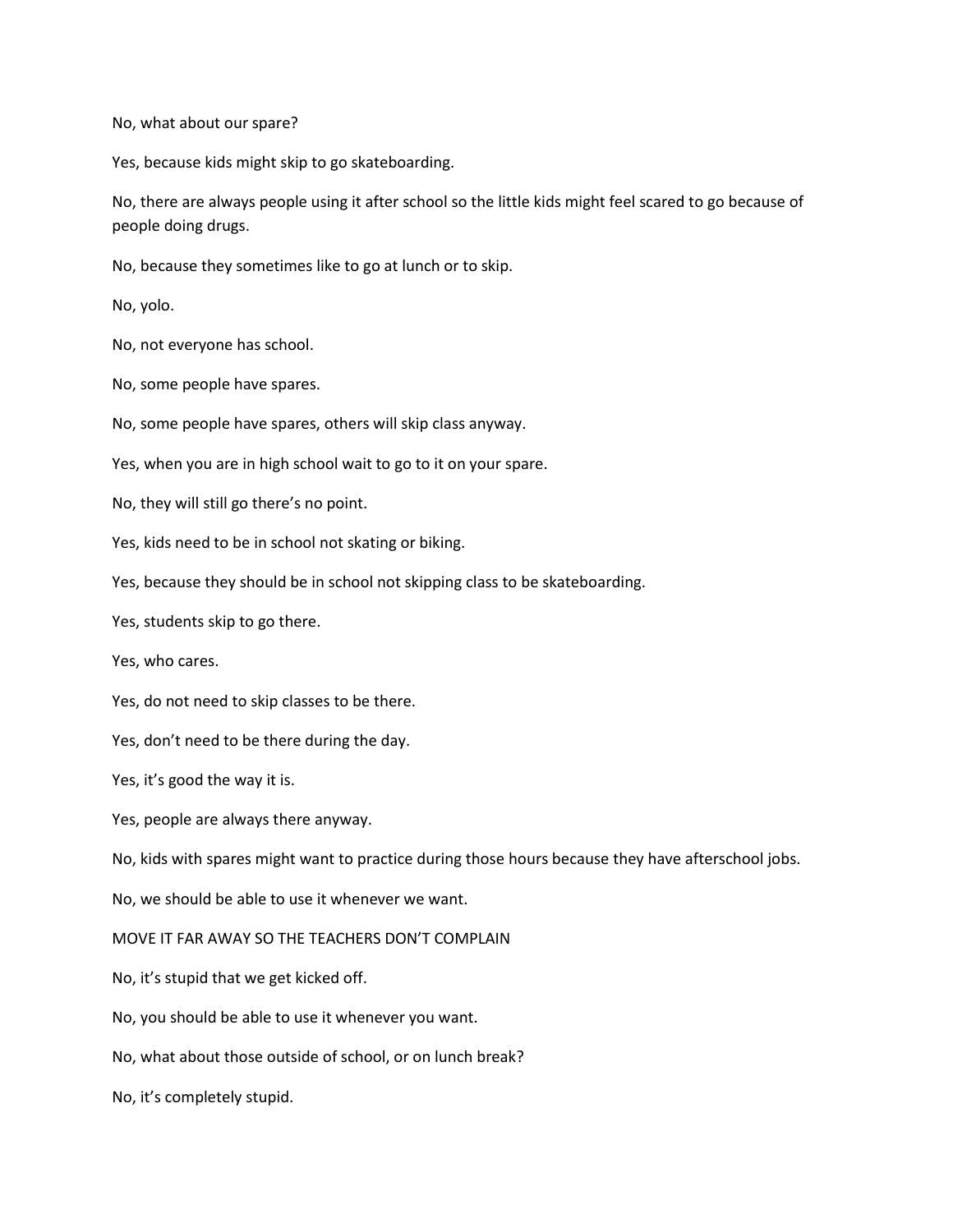No, people have spares or don't have school at all. It should be available to people at all times for something positive to do.

No, should be allowed whenever.

Yes, it makes sense regarding kids skipping on school property.

No, people should be able to skateboard whenever they want, not just after school.

No, we should be able to use our park whenever, lunch or mornings.

No, should be allowed to use it whenever.

No, because if you go to the skatepark during a spare it's not like you're doing anything you're just exercising.

No, some kids are lazy and tired of school hours, plus it's a hangout spot now during lunch or spares.

No, some people have spare and wanna skate, it's a park, should be open 24/7.

No, we should use it whenever.

No, it's a public place, the schools should have NO say in it. It's annoying.

No, because kids love skateparks if they wanna get better they need the time to practice.

No, people should go there on spares.

No, I'd be there every day if I could.

No, they should be allowed on the park whenever they want.

No, if you have a spare class you might want to go there.

No, should be able to use it whenever.

No, should be able to use at anytime.

No, why does it matter when they use it?

No, because some people have spares.

No, because I go there at lunch all the time to learn new tricks.